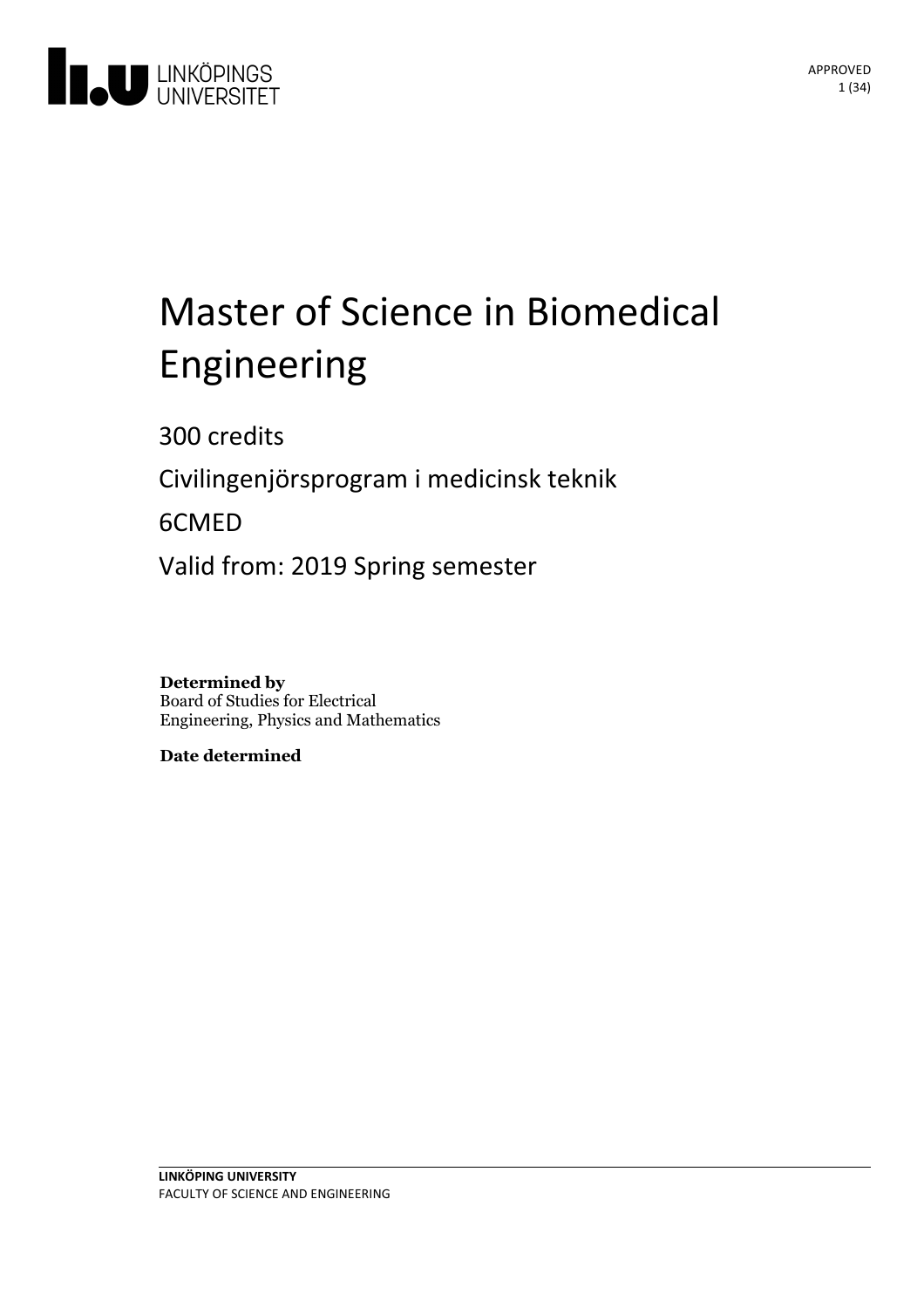## Entry requirements

## Degree in Swedish

Civilingenjör 300 hp och Teknologie master 120 hp

## Degree in English

Master of Science in Engineering 300 credits and Master of Science 120 credits

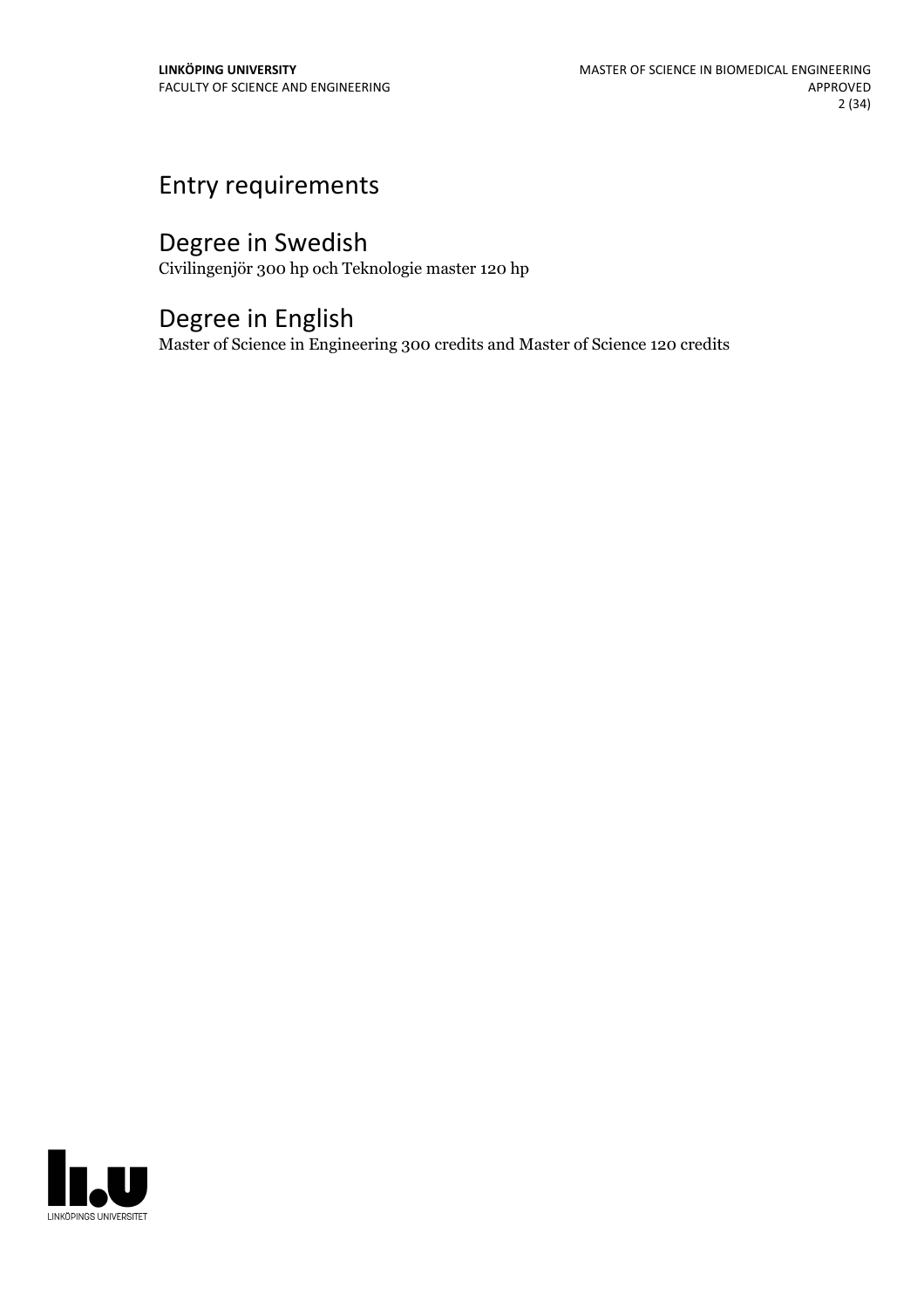## **Curriculum**

## **Semester 1 (Autumn 2019)**

| Course<br>code | Course name                             | <b>Credits</b> | Level | <b>Timetable</b><br>module | <b>ECV</b> |
|----------------|-----------------------------------------|----------------|-------|----------------------------|------------|
| Period 0       |                                         |                |       |                            |            |
| TATM79         | <b>Foundation Course in Mathematics</b> | $6*$           | G1X   |                            | C          |
| Period 1       |                                         |                |       |                            |            |
| TATA24         | Linear Algebra                          | $8*$           | G1X   | 1                          | C          |
| TATM79         | <b>Foundation Course in Mathematics</b> | $6*$           | G1X   | 4                          | C          |
| TBME11         | Anatomy and Physiology                  | 4              | G1X   | 3                          | C          |
| TFYY51         | <b>Engineering Project</b>              | $6*$           | G1X   | 4                          | C          |
| TATA40         | Perspectives on Mathematics             | $1*$           | G1X   | ٠                          | v          |
| Period 2       |                                         |                |       |                            |            |
| TATA24         | Linear Algebra                          | $8*$           | G1X   | 4                          | C          |
| TATA41         | Calculus in One Variable 1              | 6              | G1X   | 2                          | C          |
| TFYY51         | <b>Engineering Project</b>              | $6*$           | G1X   | 3                          | C          |
| TATA40         | Perspectives on Mathematics             | $1*$           | G1X   |                            | v          |

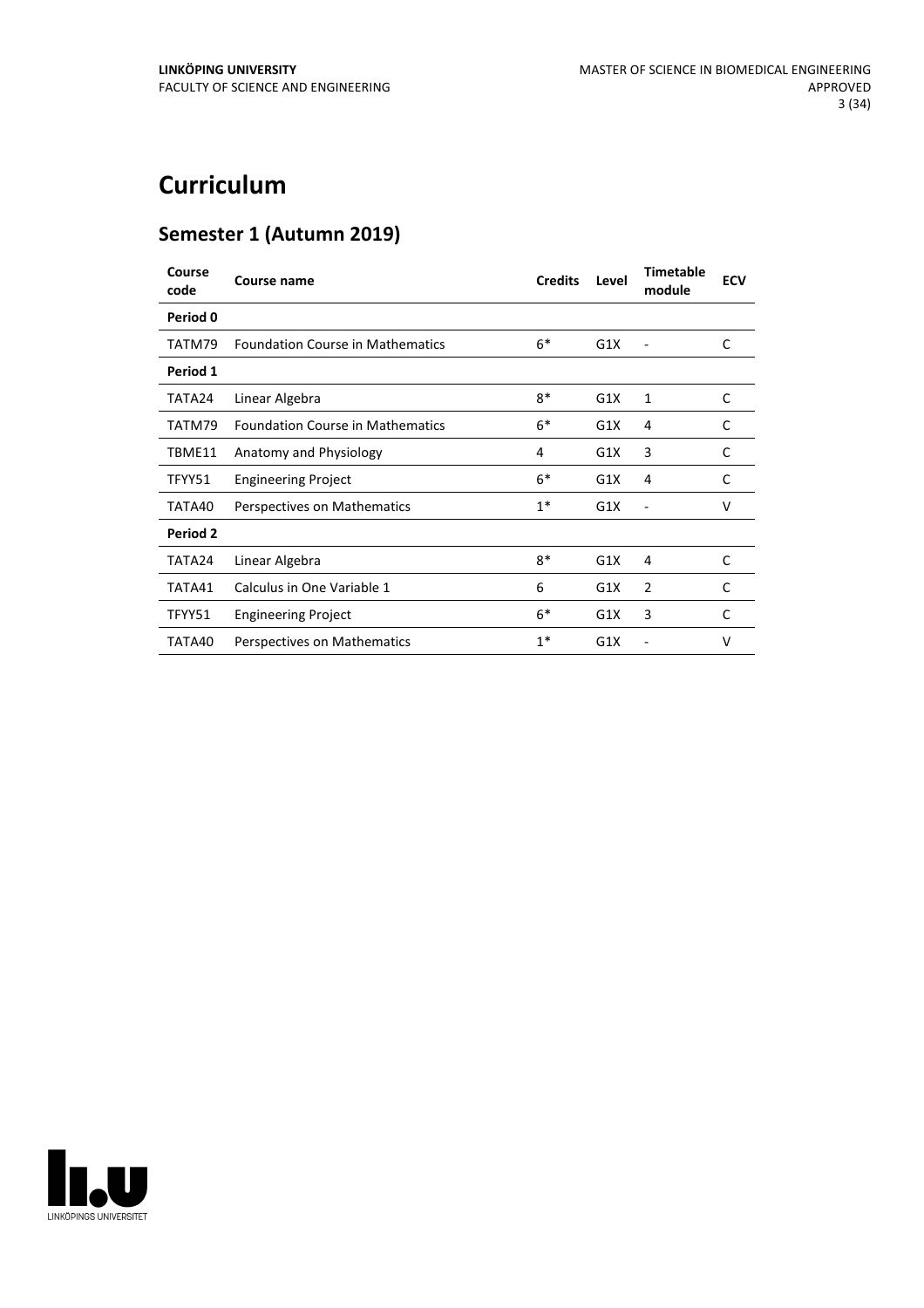## **Semester 2 (Spring 2020)**

| Course<br>code | Course name                            | <b>Credits</b> | Level | <b>Timetable</b><br>module | <b>ECV</b> |
|----------------|----------------------------------------|----------------|-------|----------------------------|------------|
| Period 1       |                                        |                |       |                            |            |
| TATA42         | Calculus in One Variable 2             | 6              | G1X   | 1                          | C          |
| TDDE44         | Introduction to Computer Programming   | 8*             | G1X   | 2                          | C          |
| TFYA82         | Oscillations and Mechanical Waves      | 4              | G1X   | 4                          | C          |
| TBMT32         | Perspectives on Biomedical Engineering | 2*             | G1X   | 3                          | E          |
| TATA40         | Perspectives on Mathematics            | $1*$           | G1X   |                            | V          |
| TGTU96         | Sustainable study situation            | 2*             | G1X   |                            | v          |
| Period 2       |                                        |                |       |                            |            |
| TATA43         | Calculus in Several Variables          | 8              | G1X   | 2                          | C          |
| TDDE44         | Introduction to Computer Programming   | 8*             | G1X   | 1                          | C          |
| TFYA84         | <b>Optics - Theory and Application</b> | 4              | G1X   | 4                          | C          |
| TBMT32         | Perspectives on Biomedical Engineering | 2*             | G1X   | 3                          | E          |
| TATA40         | Perspectives on Mathematics            | $1*$           | G1X   |                            | v          |
| TGTU96         | Sustainable study situation            | 2*             | G1X   |                            | v          |

## **Semester 3 (Autumn 2020)**

| Course<br>code | Course name                                   | <b>Credits</b> | Level | <b>Timetable</b><br>module | <b>ECV</b> |
|----------------|-----------------------------------------------|----------------|-------|----------------------------|------------|
| Period 1       |                                               |                |       |                            |            |
| TATA44         | <b>Vector Analysis</b>                        | 4              | G1X   | 1                          |            |
| TFYA76         | Mechanics                                     | 6              | G1X   | 3                          |            |
| TSTE05         | <b>Electronics and Measurement Technology</b> | 8*             | G1X   | 2                          |            |
| Period 2       |                                               |                |       |                            |            |
| TBME03         | Biochemistry and Cell Biology                 | 6              | G2X   | $\mathcal{P}$              |            |
| TBMT56         | <b>Biomedical Engineering</b>                 | 6              | G1X   | 4                          |            |
| TSTE05         | Electronics and Measurement Technology        | 8*             | G1X   | 3                          |            |

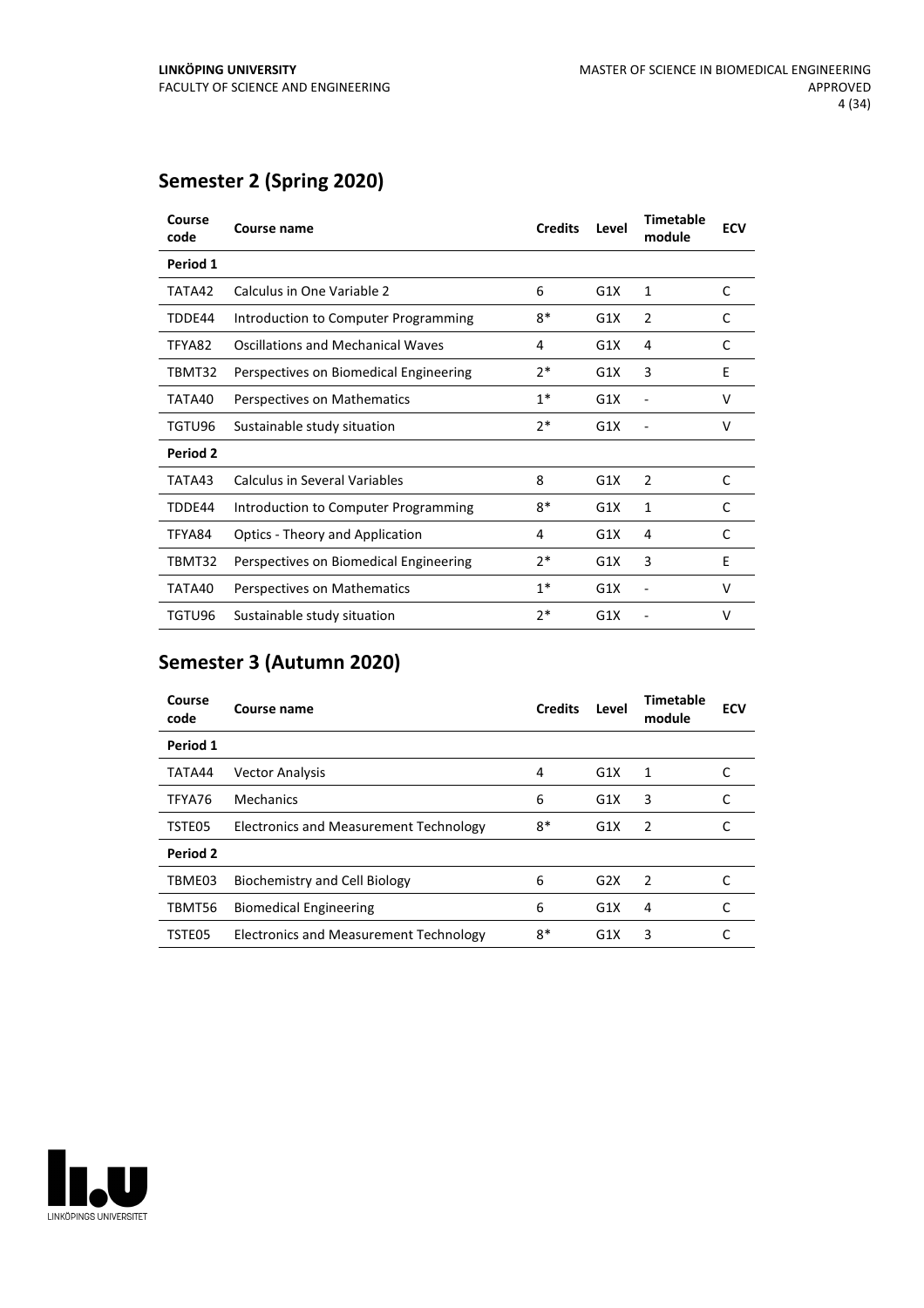## **Semester 4 (Spring 2021)**

| Course<br>code | Course name                               | <b>Credits</b> | Level | Timetable<br>module | <b>ECV</b> |
|----------------|-------------------------------------------|----------------|-------|---------------------|------------|
| Period 1       |                                           |                |       |                     |            |
| TFYA62         | Introduction to Biosensor Technology      | 6              | G2X   | 4                   | C          |
| TFYA63         | Materials for Biomedical Engineering      | $8*$           | G2X   | 1                   | C          |
| TFYA70         | Electromagnetism - Theory and Application | 6              | G2X   | 3                   | C          |
| TSRT04         | Introduction in Matlab                    | 2              | G1X   | 2                   | C          |
| Period 2       |                                           |                |       |                     |            |
| TAMS14         | Probability, first course                 | 4              | G1X   | 4                   | C          |
| TATA57         | <b>Transform Theory</b>                   | 4              | G1X   | 1                   | C          |
| TFYA63         | Materials for Biomedical Engineering      | $8*$           | G2X   | 3                   | C          |
| TPTE06         | Industrial Placement                      | 6              | G1X   |                     | E          |

## **Semester 5 (Autumn 2021)**

| Course<br>code | Course name                     | <b>Credits</b> | Level | <b>Timetable</b><br>module | <b>ECV</b> |
|----------------|---------------------------------|----------------|-------|----------------------------|------------|
| Period 1       |                                 |                |       |                            |            |
| TAMS24         | <b>Statistics, First Course</b> | 4              | G2X   | 4                          |            |
| TDDC76         | Programming and Data Structures | $8*$           | G2X   | 2                          |            |
| TSBB31         | <b>Medical Images</b>           | 6              | G2X   | 1                          | C          |
| Period 2       |                                 |                |       |                            |            |
| TDDC76         | Programming and Data Structures | $8*$           | G2X   | $\overline{2}$             |            |
| TFYA67         | <b>Modern Physics</b>           | 6              | G2X   | 1                          |            |
| TSDT18         | Signals and Systems             | 6              | G2X   | 3                          |            |

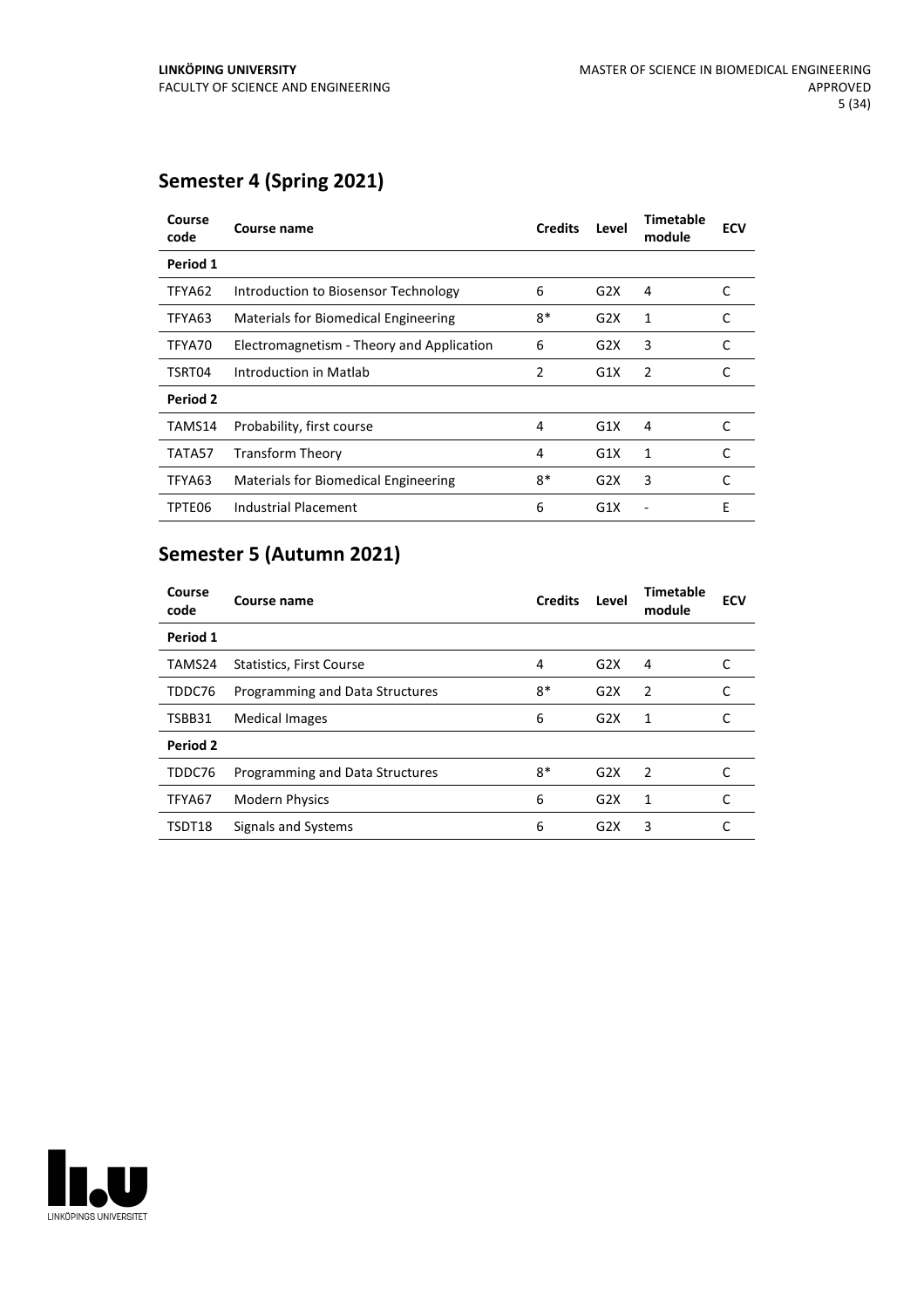## **Semester 6 (Spring 2022)**

| Course<br>code | Course name                      | <b>Credits</b> | Level            | Timetable<br>module | <b>ECV</b> |
|----------------|----------------------------------|----------------|------------------|---------------------|------------|
| Period 1       |                                  |                |                  |                     |            |
| TBMT41         | Project - Biomedical Engineering | $16*$          | G2X              | 3                   |            |
| TVFA02         | <b>Medical Radiation Physics</b> | $8*$           | G2X              | $\mathcal{P}$       |            |
| Period 2       |                                  |                |                  |                     |            |
| TBMT41         | Project - Biomedical Engineering | $16*$          | G2X              | 3                   |            |
| <b>TSRT19</b>  | <b>Automatic Control</b>         | 6              | G2X              | 1                   |            |
| TVFA02         | <b>Medical Radiation Physics</b> | $8*$           | G <sub>2</sub> X | $\mathcal{P}$       |            |

## **Semester 7 (Autumn 2022)**

| Course<br>code | <b>Course name</b>                                      | <b>Credits</b> | Level | <b>Timetable</b><br>module | <b>ECV</b> |
|----------------|---------------------------------------------------------|----------------|-------|----------------------------|------------|
| Period 1       |                                                         |                |       |                            |            |
| TANA21         | <b>Scientific Computing</b>                             | 6              | G1X   | 3                          | E          |
| TAOP88         | <b>Engineering Optimization</b>                         | 6              | G2X   | 1                          | E          |
| TATM38         | <b>Mathematical Models in Biology</b>                   | 6              | A1X   | 3                          | E          |
| <b>TBMI19</b>  | <b>Medical Information Systems</b>                      | $6*$           | A1X   | $\overline{2}$             | E          |
| TEAE01         | Industrial Economics, Basic Course                      | 6              | G1X   | $\overline{2}$             | E          |
| TFKE59         | <b>Fundamentals of Chemistry</b>                        | 6              | G1X   | $\overline{2}$             | E          |
| TFYA88         | Additive Manufacturing: Tools, Materials and<br>Methods | 6              | A1X   | 3                          | E          |
| THFR27         | French with a technical focus                           | $6*$           | G1X   | 4                          | E          |
| THSP27         | Spanish with a technical focus                          | $6*$           | G1X   | 4                          | E          |
| THTY27         | German with a technical focus                           | $6*$           | G1X   | 4                          | E          |
| TMME67         | Musculoskeletal Biomechanics and Human<br>Movements     | 6              | A1X   | $\overline{2}$             | E          |
| TSBB06         | Multidimensional Signal Analysis                        | $6*$           | A1X   | $\overline{2}$             | E          |
| TSDT14         | Signal Theory                                           | 6              | A1X   | $\mathbf{1}$               | Е          |
| Period 2       |                                                         |                |       |                            |            |
| <b>TBMI19</b>  | <b>Medical Information Systems</b>                      | $6*$           | A1X   | 3                          | E          |
| TBMT01         | <b>Biomedical Signal Processing</b>                     | 6              | A1X   | $\mathbf{1}$               | E          |
| TEAE01         | Industrial Economics, Basic Course                      | 6              | G1X   | $\overline{2}$             | E          |
|                |                                                         |                |       |                            |            |

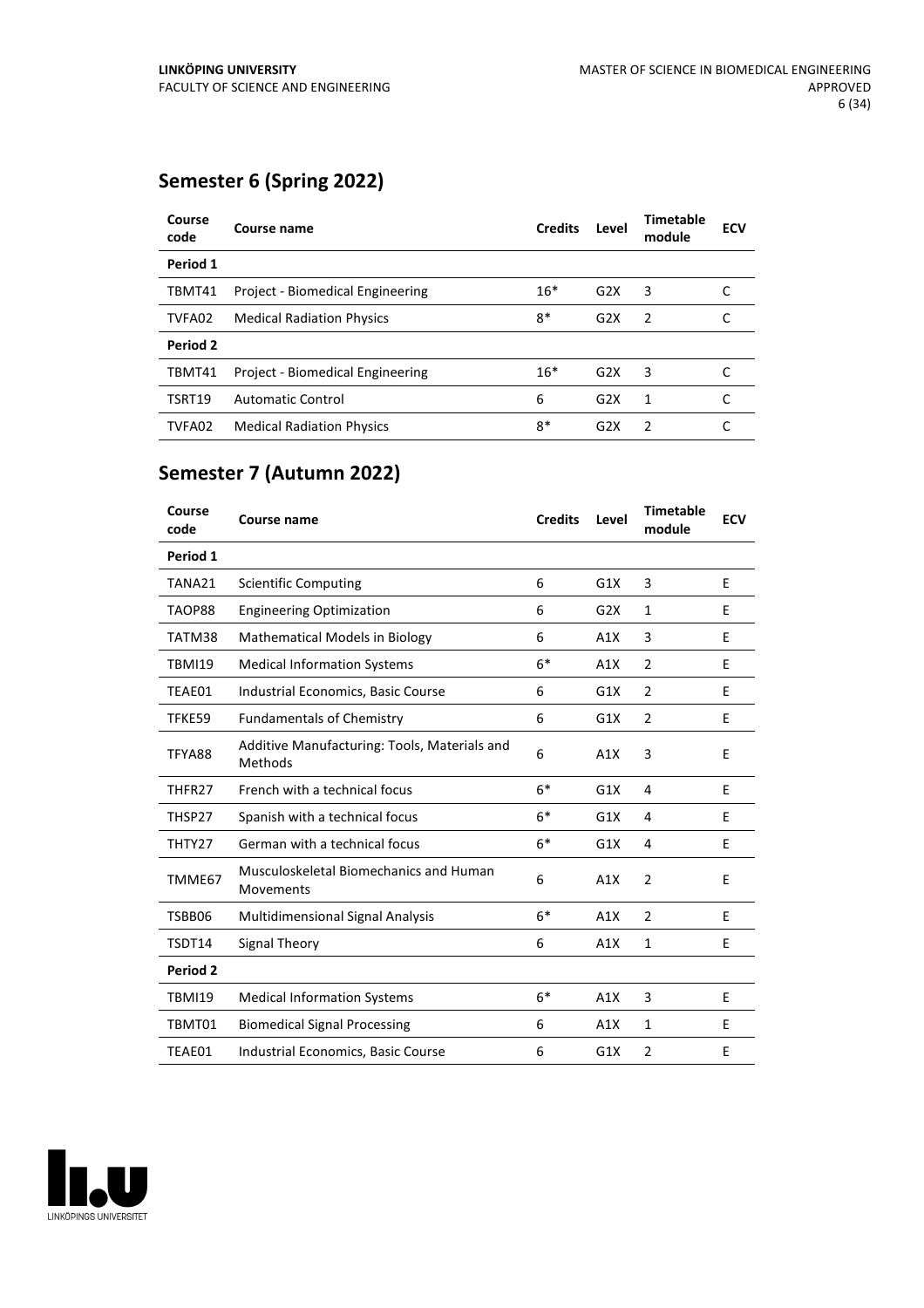| Course<br>code | Course name                                       | <b>Credits</b> | Level | <b>Timetable</b><br>module | <b>ECV</b> |
|----------------|---------------------------------------------------|----------------|-------|----------------------------|------------|
| TFYA37         | Soft Condensed Matter Physics                     | 6              | A1X   | 1                          | E          |
| TFYM01         | Solid State Physics I                             | 6              | A1X   | 2                          | E          |
| TGTU49         | <b>History of Technology</b>                      | 6              | G1X   | 3                          | E          |
| THFR27         | French with a technical focus                     | $6*$           | G1X   | 4                          | E          |
| THSP27         | Spanish with a technical focus                    | $6*$           | G1X   | 4                          | E          |
| THTY27         | German with a technical focus                     | $6*$           | G1X   | 4                          | E          |
| TKMJ24         | <b>Environmental Engineering</b>                  | 6              | G1X   | 1                          | E          |
| TMMS31         | Biomechanical Modelling of Tissues and<br>Systems | 6              | A1X   | 4                          | E          |
| TSBB06         | Multidimensional Signal Analysis                  | $6*$           | A1X   | 3                          | E          |
| TSBB21         | <b>Computational Photography</b>                  | 6              | A1X   | 4                          | E          |
| TSRT78         | Digital Signal Processing                         | 6              | A1X   | $\overline{2}$             | E          |

### *Specialisation: Biomedical Engineering Materials*

| Course<br>code | Course name                                       | <b>Credits</b> | Level | Timetable<br>module | <b>ECV</b> |
|----------------|---------------------------------------------------|----------------|-------|---------------------|------------|
| Period 1       |                                                   |                |       |                     |            |
| TFKE59         | <b>Fundamentals of Chemistry</b>                  | 6              | G1X   | 2                   | C          |
| TAOP88         | <b>Engineering Optimization</b>                   | 6              | G2X   | 1                   | E          |
| TATM38         | <b>Mathematical Models in Biology</b>             | 6              | A1X   | 3                   | E          |
| TDDC17         | Artificial Intelligence                           | 6              | G2X   | 3                   | Е          |
| Period 2       |                                                   |                |       |                     |            |
| TFYA37         | Soft Condensed Matter Physics                     | 6              | A1X   | 1                   | C          |
| TFYM01         | Solid State Physics I                             | 6              | A1X   | $\overline{2}$      | C          |
| TMMS31         | Biomechanical Modelling of Tissues and<br>Systems | 6              | A1X   | 4                   | E          |

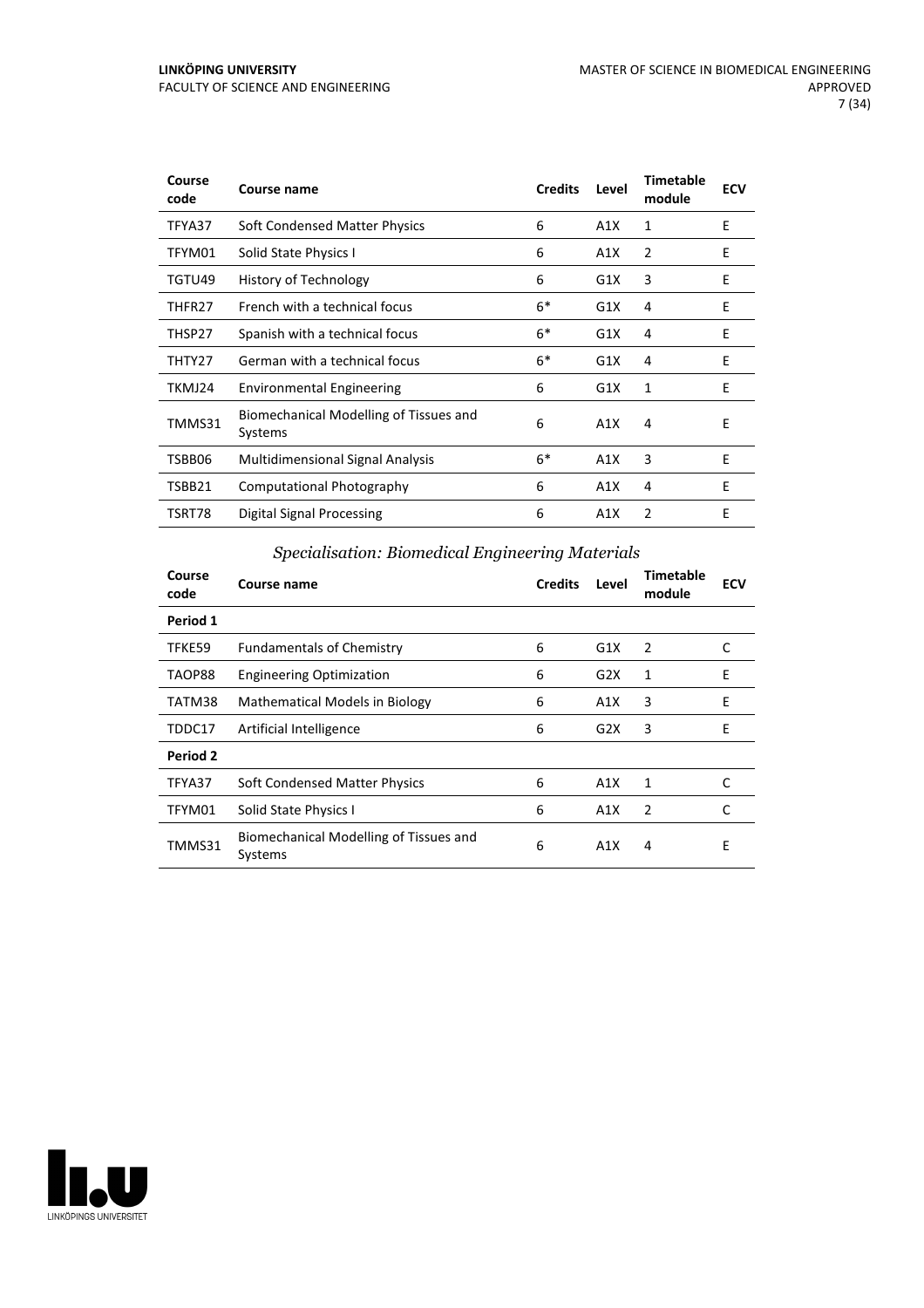| Course<br>code | Course name                             | <b>Credits</b> | Level | <b>Timetable</b><br>module | <b>ECV</b> |
|----------------|-----------------------------------------|----------------|-------|----------------------------|------------|
| Period 1       |                                         |                |       |                            |            |
| TSDT14         | Signal Theory                           | 6              | A1X   | 1                          | C          |
| TANA21         | <b>Scientific Computing</b>             | 6              | G1X   | 3                          | E          |
| TATM38         | <b>Mathematical Models in Biology</b>   | 6              | A1X   | 3                          | E          |
| TSBB06         | <b>Multidimensional Signal Analysis</b> | $6*$           | A1X   | 2                          | E          |
| Period 2       |                                         |                |       |                            |            |
| TBMT01         | <b>Biomedical Signal Processing</b>     | 6              | A1X   | 1                          | C          |
| TSBB06         | <b>Multidimensional Signal Analysis</b> | $6*$           | A1X   | 3                          | E          |
| TSBB21         | Computational Photography               | 6              | A1X   | 4                          | E          |
| TSRT78         | Digital Signal Processing               | 6              | A1X   | 2                          | E          |

#### *Specialisation: Biomedical Image Analysis and Visualization*

## *Specialisation: eHealth*

| Course<br>code | Course name                           | <b>Credits</b> | Level            | Timetable<br>module | <b>ECV</b> |
|----------------|---------------------------------------|----------------|------------------|---------------------|------------|
| Period 1       |                                       |                |                  |                     |            |
| <b>TBMI19</b>  | <b>Medical Information Systems</b>    | $6*$           | A1X              | 2                   | C          |
| TSDT14         | Signal Theory                         | 6              | A1X              | 1                   | C          |
| TATM38         | <b>Mathematical Models in Biology</b> | 6              | A1X              | 3                   | E          |
| TDDC17         | Artificial Intelligence               | 6              | G2X              | 3                   | E          |
| Period 2       |                                       |                |                  |                     |            |
| TBMI04         | eHealth: Aims and Applications        | 6              | G <sub>2</sub> X | 2/4                 | C          |
| <b>TBMI19</b>  | <b>Medical Information Systems</b>    | $6*$           | A1X              | 3                   | C          |
| TBMT01         | <b>Biomedical Signal Processing</b>   | 6              | A1X              | 1                   |            |

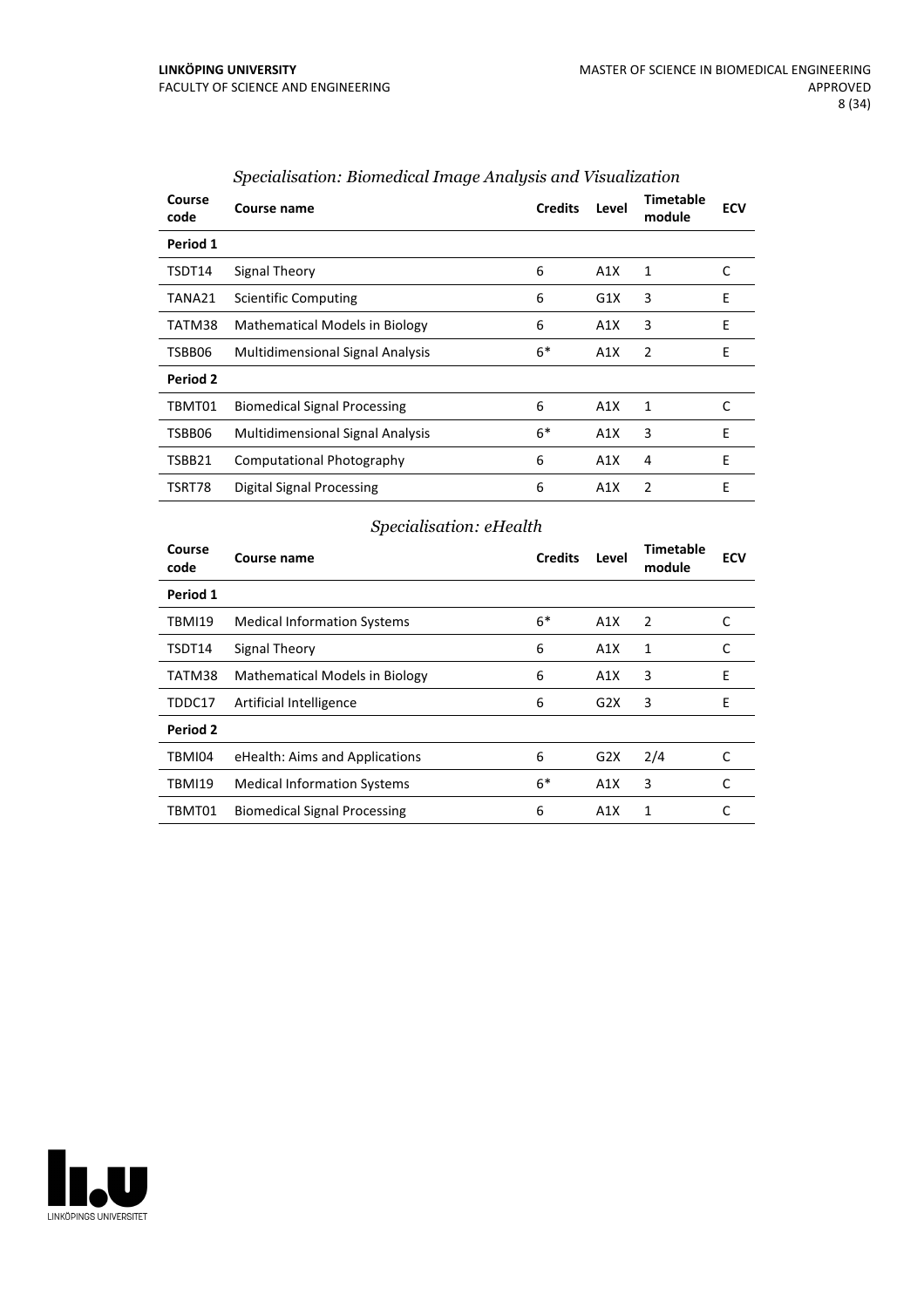| Course<br>code | Course name                                       | <b>Credits</b> | Level | Timetable<br>module | <b>ECV</b> |
|----------------|---------------------------------------------------|----------------|-------|---------------------|------------|
| Period 1       |                                                   |                |       |                     |            |
| <b>TBMI19</b>  | <b>Medical Information Systems</b>                | $6*$           | A1X   | $\overline{2}$      | C          |
| TSDT14         | Signal Theory                                     | 6              | A1X   | 1                   | C          |
| TATM38         | <b>Mathematical Models in Biology</b>             | 6              | A1X   | 3                   | E          |
| Period 2       |                                                   |                |       |                     |            |
| <b>TBMI19</b>  | <b>Medical Information Systems</b>                | $6*$           | A1X   | 3                   |            |
| TBMT01         | <b>Biomedical Signal Processing</b>               | 6              | A1X   | 1                   |            |
| TMMS31         | Biomechanical Modelling of Tissues and<br>Systems | 6              | A1X   | 4                   | Е          |

#### *Specialisation: Models in Biomedical Engineering*

## **Semester 8 (Spring 2023)**

#### **Course code Course name Credits Level Timetable module ECV Period 1** TAOP07 Introduction to Optimization 6 G1X 3 E TATA53 Linear Algebra, Honours Course 6\* G2X - E TBMI26 Neural Networks and Learning Systems 6 A1X 2 E TBMI31 Medical Information and Knowledge 6 A1X 4 E TBMT02 Medical Imaging 6 A1X 3 E TBMT09 Physiological Pressures and Flows 6 6 A1X 1 E TDDD38 Advanced Programming in C++ 6\* A1X 2 E TEAE04 Industrial Economics and Organisation 6 G1X 2 E TEIO94 Entrepreneurship and Idea Development 6\* G2X 4 E TFYA85 Alternative Energy Sourcesand their Applications 6 G2X 4 E TFYM04 Growth and characterization of nanomaterials  $6*$  A1X 1 E TGTU94 Technology and Ethics 6 G1X 1 E THEN18 English  $6*$  G1X 4 E THFR27 French with a technical focus  $6*$  G1X 4 E THSP27 Spanish with a technical focus  $6*$  G1X 4 E THTY27 German with atechnical focus 6\* G1X 4 E



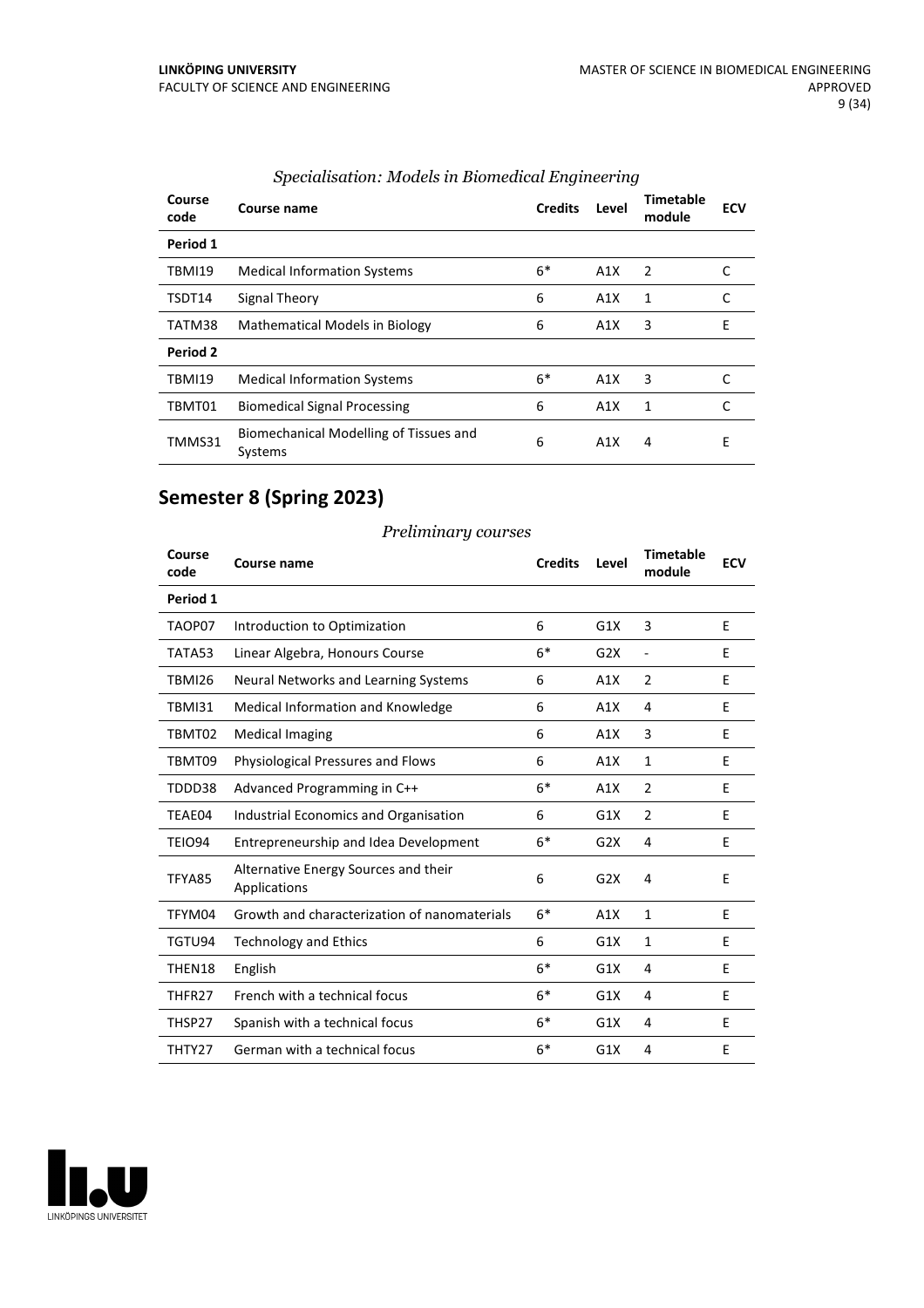| Course<br>code | <b>Course name</b>                                       | <b>Credits</b> | Level | <b>Timetable</b><br>module | <b>ECV</b> |
|----------------|----------------------------------------------------------|----------------|-------|----------------------------|------------|
| TKMJ15         | <b>Environmental Management Strategies</b>               | 6              | G1X   | 3                          | E          |
| TSBB15         | <b>Computer Vision</b>                                   | $12*$          | A1X   | $\mathbf{1}$               | E          |
| TSBK07         | <b>Computer Graphics</b>                                 | $6*$           | A1X   | 4                          | E          |
| Period 2       |                                                          |                |       |                            |            |
| TATA53         | Linear Algebra, Honours Course                           | $6*$           | G2X   | ÷,                         | E          |
| TBME08         | <b>Biomedical Modeling and Simulation</b>                | 6              | A1X   | 3                          | E          |
| TBMT26         | Technology in Intensive Care and Surgery                 | 6              | A1X   | $\mathbf{1}$               | E          |
| TDDD38         | Advanced Programming in C++                              | $6*$           | A1X   | $\overline{\phantom{a}}$   | E          |
| TDDE49         | Databases and information security for<br>bioinformatics | 6              | G2X   | 4                          | E          |
| <b>TEIO94</b>  | Entrepreneurship and Idea Development                    | $6*$           | G2X   | 4                          | E          |
| TFMT19         | <b>Chemical Sensor Systems</b>                           | 6              | A1X   | 4                          | E          |
| TFYA21         | <b>Physical Metallurgy</b>                               | 6              | A1X   | 3                          | E          |
| TFYM04         | Growth and characterization of nanomaterials             | $6*$           | A1X   | 1                          | E          |
| THEN18         | English                                                  | $6*$           | G1X   | 4                          | E          |
| THFR27         | French with a technical focus                            | $6*$           | G1X   | 4                          | E          |
| THSP27         | Spanish with a technical focus                           | $6*$           | G1X   | 4                          | E          |
| THTY27         | German with a technical focus                            | $6*$           | G1X   | 4                          | E          |
| TSBB15         | <b>Computer Vision</b>                                   | $12*$          | A1X   | 3                          | E          |
| TSBK02         | Image and Audio Coding                                   | 6              | A1X   | 4                          | E          |
| TSBK07         | <b>Computer Graphics</b>                                 | $6*$           | A1X   | 1                          | E          |

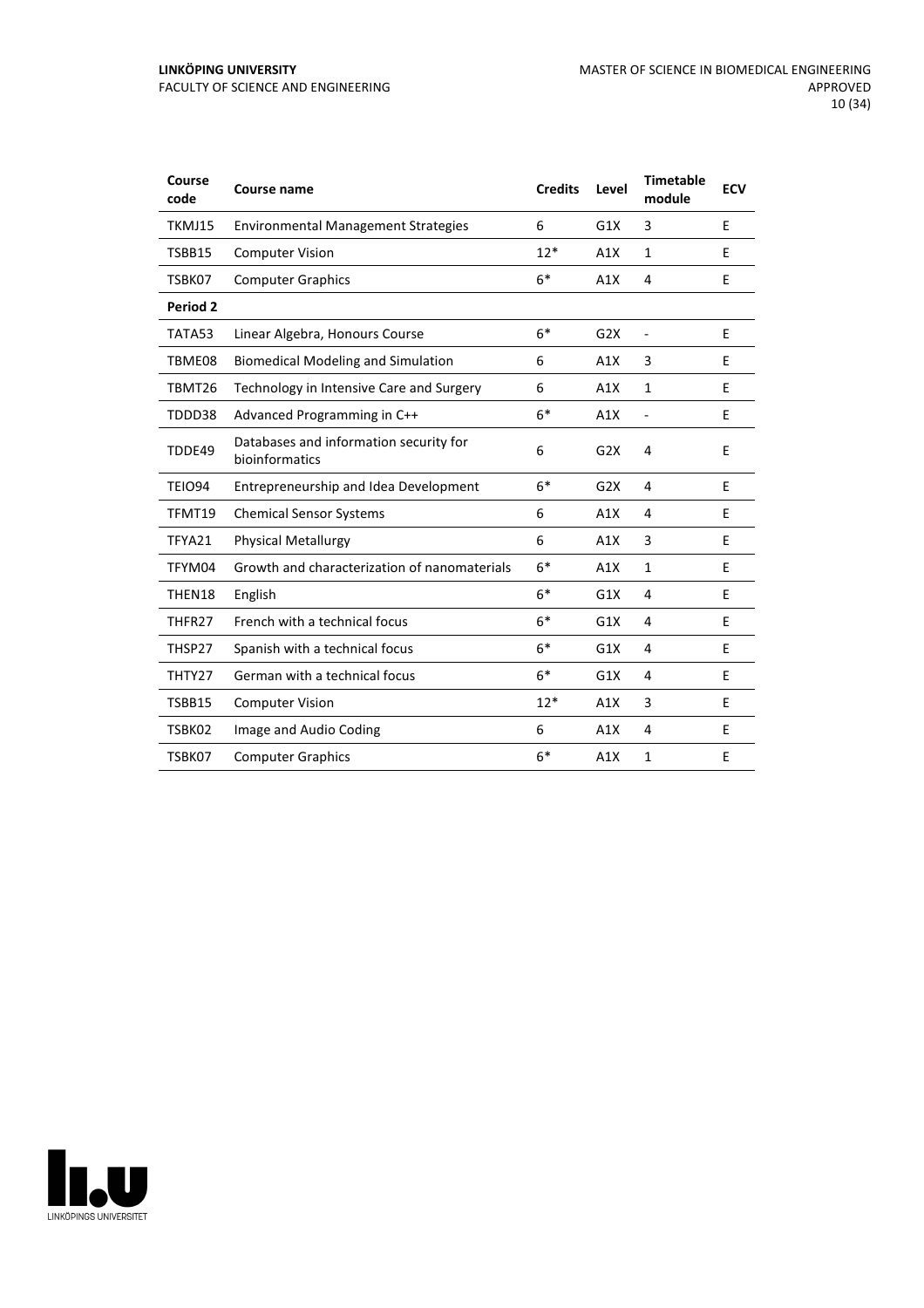| Course<br>code | Course name                                  | <b>Credits</b> | Level | <b>Timetable</b><br>module | <b>ECV</b> |
|----------------|----------------------------------------------|----------------|-------|----------------------------|------------|
| Period 1       |                                              |                |       |                            |            |
| TFYM04         | Growth and characterization of nanomaterials | $6*$           | A1X   | 1                          | C          |
| TBMT09         | <b>Physiological Pressures and Flows</b>     | 6              | A1X   | 1                          | E          |
| TDDD38         | Advanced Programming in C++                  | $6*$           | A1X   | 2                          | E          |
| <b>TNE103</b>  | Organic Electronics 1                        | 6              | A1X   | 4                          | E          |
| Period 2       |                                              |                |       |                            |            |
| TFYA21         | <b>Physical Metallurgy</b>                   | 6              | A1X   | 3                          | C          |
| TFYM04         | Growth and characterization of nanomaterials | $6*$           | A1X   | 1                          | C          |
| TBME08         | Biomedical Modeling and Simulation           | 6              | A1X   | 3                          | E          |
| TBMT26         | Technology in Intensive Care and Surgery     | 6              | A1X   | $\mathbf{1}$               | E          |
| TDDD38         | Advanced Programming in C++                  | $6*$           | A1X   |                            | E          |
| TFMT19         | <b>Chemical Sensor Systems</b>               | 6              | A1X   | 4                          | E          |

| Specialisation: Biomedical Engineering Materials — Preliminary courses |  |
|------------------------------------------------------------------------|--|
|------------------------------------------------------------------------|--|

*Specialisation: Biomedical Image Analysis and Visualization — Preliminary courses*

| Course<br>code | Course name                               | <b>Credits</b> | Level | <b>Timetable</b><br>module | <b>ECV</b> |
|----------------|-------------------------------------------|----------------|-------|----------------------------|------------|
| Period 1       |                                           |                |       |                            |            |
| TBMT02         | <b>Medical Imaging</b>                    | 6              | A1X   | 3                          | C          |
| TSBK07         | <b>Computer Graphics</b>                  | $6*$           | A1X   | 4                          | C          |
| TAOP07         | Introduction to Optimization              | 6              | G1X   | 3                          | E          |
| TBMI26         | Neural Networks and Learning Systems      | 6              | A1X   | 2                          | E          |
| TBMT09         | Physiological Pressures and Flows         | 6              | A1X   | 1                          | E          |
| TSBB15         | <b>Computer Vision</b>                    | $12*$          | A1X   | 1                          | E          |
| Period 2       |                                           |                |       |                            |            |
| TSBK07         | <b>Computer Graphics</b>                  | $6*$           | A1X   | 1                          | C          |
| TBME08         | <b>Biomedical Modeling and Simulation</b> | 6              | A1X   | 3                          | E          |
| TSBB15         | <b>Computer Vision</b>                    | $12*$          | A1X   | 3                          | E          |
| TSBK02         | Image and Audio Coding                    | 6              | A1X   | 4                          | E          |

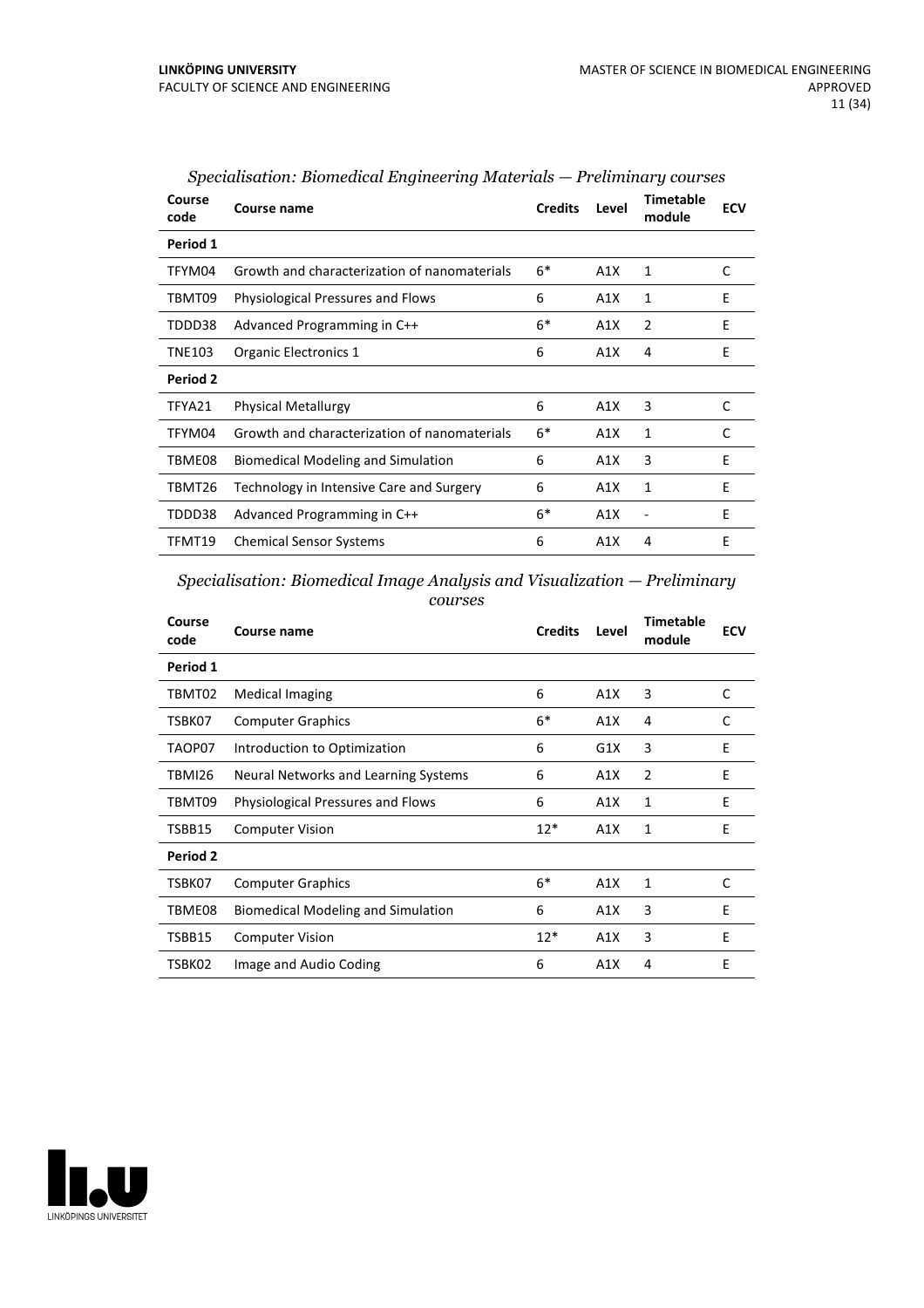| Course<br>code | Course name                               | <b>Credits</b> | Level            | <b>Timetable</b><br>module | <b>ECV</b> |
|----------------|-------------------------------------------|----------------|------------------|----------------------------|------------|
| Period 1       |                                           |                |                  |                            |            |
| TDDD38         | Advanced Programming in C++               | $6*$           | A1X              | 2                          | C/E        |
| TDDD97         | Web Programming                           | 6              | G2X              | 3                          | C/E        |
| TBMI26         | Neural Networks and Learning Systems      | 6              | A1X              | 2                          | E          |
| TBMI31         | Medical Information and Knowledge         | 6              | A1X              | 4                          | E          |
| TBMT02         | <b>Medical Imaging</b>                    | 6              | A1X              | 3                          | E          |
| TBMT09         | Physiological Pressures and Flows         | 6              | A1X              | 1                          | E          |
| Period 2       |                                           |                |                  |                            |            |
| TBME08         | <b>Biomedical Modeling and Simulation</b> | 6              | A1X              | 3                          | C          |
| TEIO95         | eHealth: Innovation and Entrepreneurship  | 6              | G <sub>2</sub> X | 2/4                        | C          |
| TDDD38         | Advanced Programming in C++               | $6*$           | A1X              | ٠                          | C/E        |
| TBMT26         | Technology in Intensive Care and Surgery  | 6              | A1X              | 1                          | E          |

#### *Specialisation: eHealth — Preliminary courses*

*Specialisation: Models in Biomedical Engineering — Preliminary courses*

| Course<br>code | Course name                                              | <b>Credits</b> | Level | Timetable<br>module | <b>ECV</b> |
|----------------|----------------------------------------------------------|----------------|-------|---------------------|------------|
| Period 1       |                                                          |                |       |                     |            |
| TBMT09         | Physiological Pressures and Flows                        | 6              | A1X   | 1                   | C          |
| TAOP07         | Introduction to Optimization                             | 6              | G1X   | 3                   | F          |
| TBMI26         | Neural Networks and Learning Systems                     | 6              | A1X   | 2                   | E          |
| TBMI31         | Medical Information and Knowledge                        | 6              | A1X   | 4                   | E          |
| TBMT02         | Medical Imaging                                          | 6              | A1X   | 3                   | E          |
| Period 2       |                                                          |                |       |                     |            |
| TBME08         | <b>Biomedical Modeling and Simulation</b>                | 6              | A1X   | 3                   | C          |
| TBMT26         | Technology in Intensive Care and Surgery                 | 6              | A1X   | 1                   | E          |
| TDDE49         | Databases and information security for<br>bioinformatics | 6              | G2X   | 4                   | Е          |

## **Semester 9 (Autumn 2023)**

#### *Preliminary courses*

| Course<br>code | Course name | <b>Credits</b> | Level | Timetable<br>module | <b>ECV</b> |  |
|----------------|-------------|----------------|-------|---------------------|------------|--|
| Period 1       |             |                |       |                     |            |  |

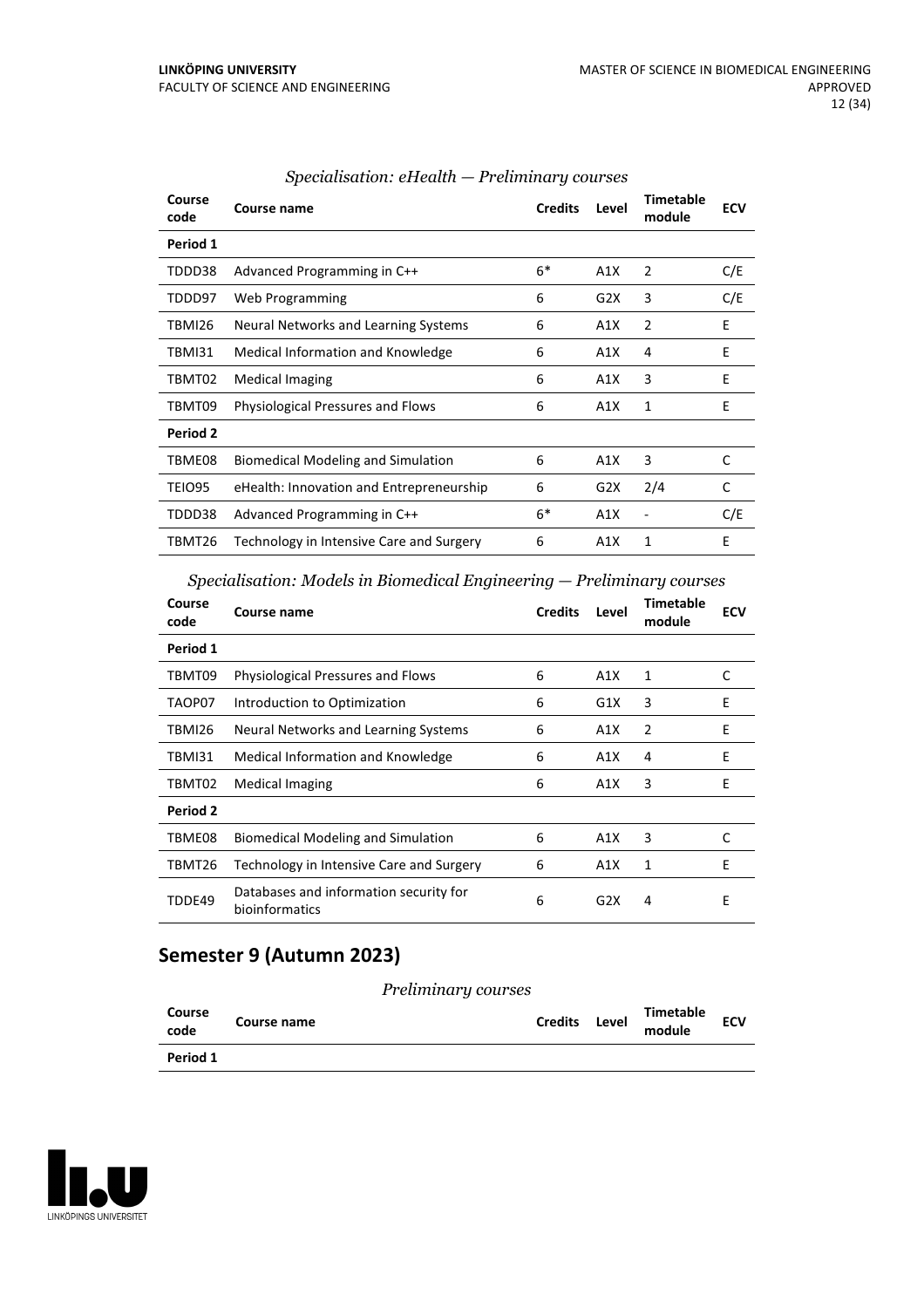| Course<br>code  | Course name                                    | <b>Credits</b> | Level            | <b>Timetable</b><br>module | <b>ECV</b> |
|-----------------|------------------------------------------------|----------------|------------------|----------------------------|------------|
| TAMS39          | <b>Multivariate Statistical Methods</b>        | 6              | A1X              | 4                          | E          |
| <b>TBMI19</b>   | <b>Medical Information Systems</b>             | $6*$           | A1X              | $\overline{2}$             | Е          |
| TBMT14          | <b>Biomedical Engineering - Project Course</b> | $12*$          | A1X              | 4                          | E          |
| TBMT57          | <b>Biomedical Optics</b>                       | 6              | A1X              | 1                          | E          |
| TDDC17          | Artificial Intelligence                        | 6              | G <sub>2</sub> X | 3                          | E          |
| TDDE15          | <b>Advanced Machine Learning</b>               | 6              | A1X              | $\mathbf{1}$               | E          |
| TFFM08          | <b>Experimental Physics</b>                    | $6*$           | A1X              | $\mathbf{1}$               | E          |
| TFYA43          | Nanotechnology                                 | 6              | G2X              | 3                          | E          |
| TFYA47          | Surfaces and Interfaces                        | 6              | A1X              | $\overline{2}$             | E          |
| TFYA99          | Project Course in Applied Physics, CDIO        | $12*$          | A1X              | 4                          | E          |
| <b>TNE104</b>   | <b>Organic Electronics 2</b>                   | 6              | A1X              | 4                          | E          |
| <b>TNM067</b>   | <b>Scientific Visualization</b>                | 6              | A1X              | 3                          | Е          |
| TSBB06          | <b>Multidimensional Signal Analysis</b>        | $6*$           | A1X              | $\overline{2}$             | E          |
| TSBB08          | <b>Digital Image Processing</b>                | 6              | A1X              | 4                          | E          |
| TSBB11          | Images and Graphics, Project Course CDIO       | $12*$          | A1X              | 4                          | E          |
| <b>Period 2</b> |                                                |                |                  |                            |            |
| TBMI02          | <b>Medical Image Analysis</b>                  | 6              | A1X              | $\mathbf{1}$               | Е          |
| <b>TBMI19</b>   | <b>Medical Information Systems</b>             | $6*$           | A1X              | 3                          | Е          |
| TBMT14          | <b>Biomedical Engineering - Project Course</b> | $12*$          | A1X              | 4                          | E          |
| TDDC73          | <b>Interaction Programming</b>                 | 6              | G <sub>2</sub> X | $\mathbf{1}$               | E          |
| TDDD37          | <b>Database Technology</b>                     | 6              | G2X              | $\mathbf{1}$               | E          |
| TDDD49          | Programming in C# and .NET Framework           | 4              | G2X              | 3                          | Е          |
| TDDE01          | <b>Machine Learning</b>                        | 6              | A1X              | 1                          | E          |
| TFFM08          | <b>Experimental Physics</b>                    | $6*$           | A1X              | 1                          | E          |
| TFYA30          | Supramolecular Chemistry                       | 6              | A1X              | 2                          | Е          |
| TFYA99          | Project Course in Applied Physics, CDIO        | $12*$          | A1X              | 4                          | E          |
| TGTU04          | Leadership                                     | 6              | G <sub>2</sub> X | $\overline{2}$             | E.         |
| TKMJ24          | <b>Environmental Engineering</b>               | 6              | G1X              | $\mathbf{1}$               | E          |
| <b>TNM086</b>   | <b>Virtual Reality Techniques</b>              | 6              | A1X              | $\overline{2}$             | E          |
| TSBB06          | Multidimensional Signal Analysis               | $6*$           | A1X              | 3                          | E          |
| TSBB11          | Images and Graphics, Project Course CDIO       | $12*$          | A1X              | 4                          | E          |

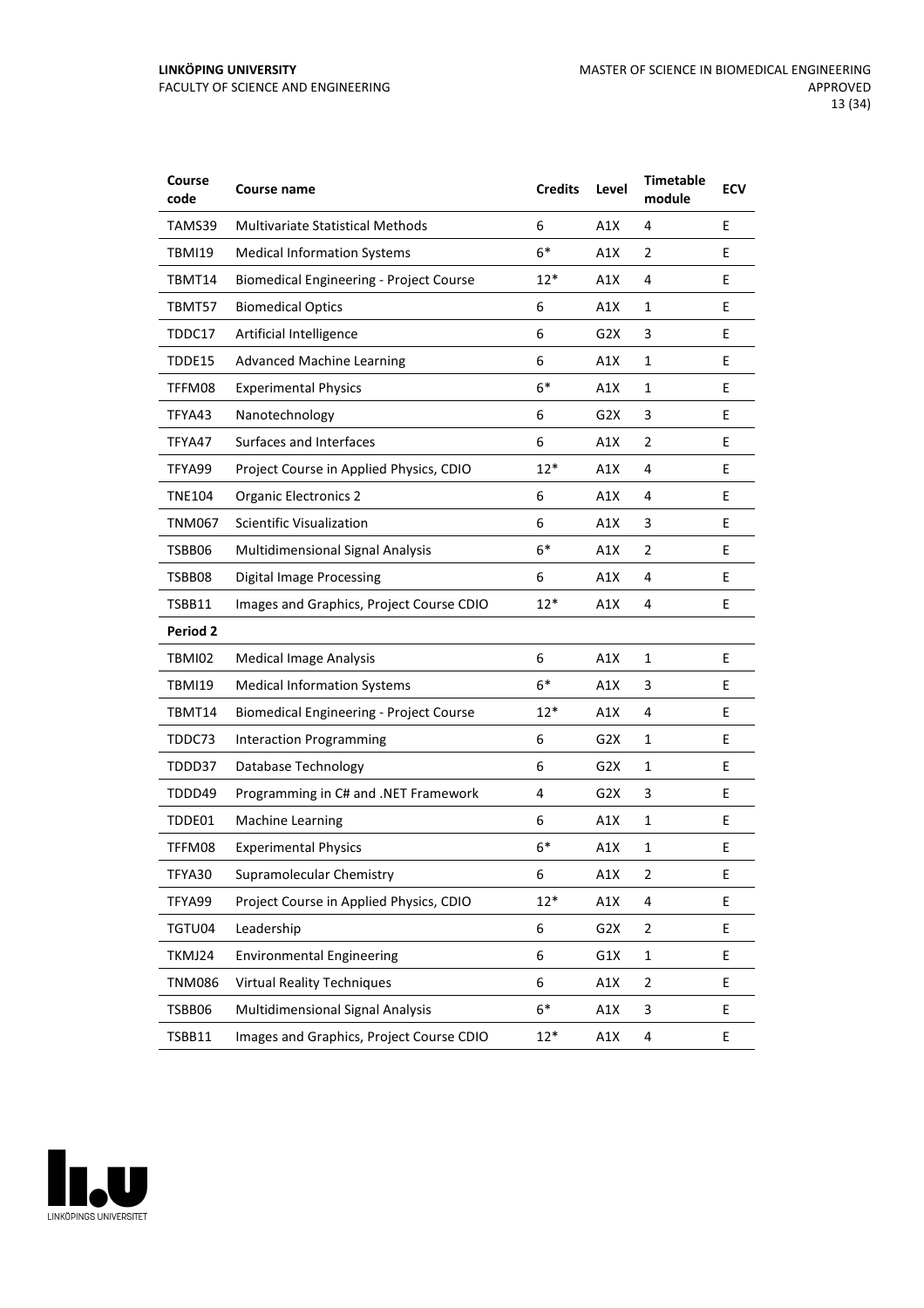| Course<br>code | Course name                                    | <b>Credits</b> | Level | <b>Timetable</b><br>module | <b>ECV</b> |
|----------------|------------------------------------------------|----------------|-------|----------------------------|------------|
| Period 1       |                                                |                |       |                            |            |
| TFYA47         | Surfaces and Interfaces                        | 6              | A1X   | 2                          | C          |
| TBMT14         | <b>Biomedical Engineering - Project Course</b> | $12*$          | A1X   | 4                          | C/E        |
| TFYA99         | Project Course in Applied Physics, CDIO        | $12*$          | A1X   | 4                          | C/E        |
| TBMT57         | <b>Biomedical Optics</b>                       | 6              | A1X   | 1                          | E          |
| TFYA43         | Nanotechnology                                 | 6              | G2X   | 3                          | E          |
| <b>TNE104</b>  | <b>Organic Electronics 2</b>                   | 6              | A1X   | 4                          | E          |
| Period 2       |                                                |                |       |                            |            |
| TBMT14         | <b>Biomedical Engineering - Project Course</b> | $12*$          | A1X   | 4                          | C/E        |
| TFYA99         | Project Course in Applied Physics, CDIO        | $12*$          | A1X   | 4                          | C/E        |
| TFYA30         | Supramolecular Chemistry                       | 6              | A1X   | 2                          | E          |

*Specialisation: Biomedical Engineering Materials — Preliminary courses*

*Specialisation: Biomedical Image Analysis and Visualization — Preliminary courses*

| Course<br>code | Course name                              | <b>Credits</b> | Level | <b>Timetable</b><br>module | <b>ECV</b> |
|----------------|------------------------------------------|----------------|-------|----------------------------|------------|
| Period 1       |                                          |                |       |                            |            |
| TSBB11         | Images and Graphics, Project Course CDIO | $12*$          | A1X   | 4                          | C          |
| TAMS39         | <b>Multivariate Statistical Methods</b>  | 6              | A1X   | 4                          | E          |
| TBMI19         | <b>Medical Information Systems</b>       | $6*$           | A1X   | $\overline{2}$             | E          |
| TBMT57         | <b>Biomedical Optics</b>                 | 6              | A1X   | 1                          | E          |
| TDDC17         | Artificial Intelligence                  | 6              | G2X   | 3                          | E          |
| TNM067         | Scientific Visualization                 | 6              | A1X   | 3                          | Е          |
| TSBB08         | Digital Image Processing                 | 6              | A1X   | 4                          | E          |
| Period 2       |                                          |                |       |                            |            |
| TBMI02         | Medical Image Analysis                   | 6              | A1X   | 1                          | C          |
| TSBB11         | Images and Graphics, Project Course CDIO | $12*$          | A1X   | 4                          | C          |
| TBMI19         | <b>Medical Information Systems</b>       | $6*$           | A1X   | 3                          | E          |
| TNM086         | <b>Virtual Reality Techniques</b>        | 6              | A1X   | $\overline{2}$             | E          |

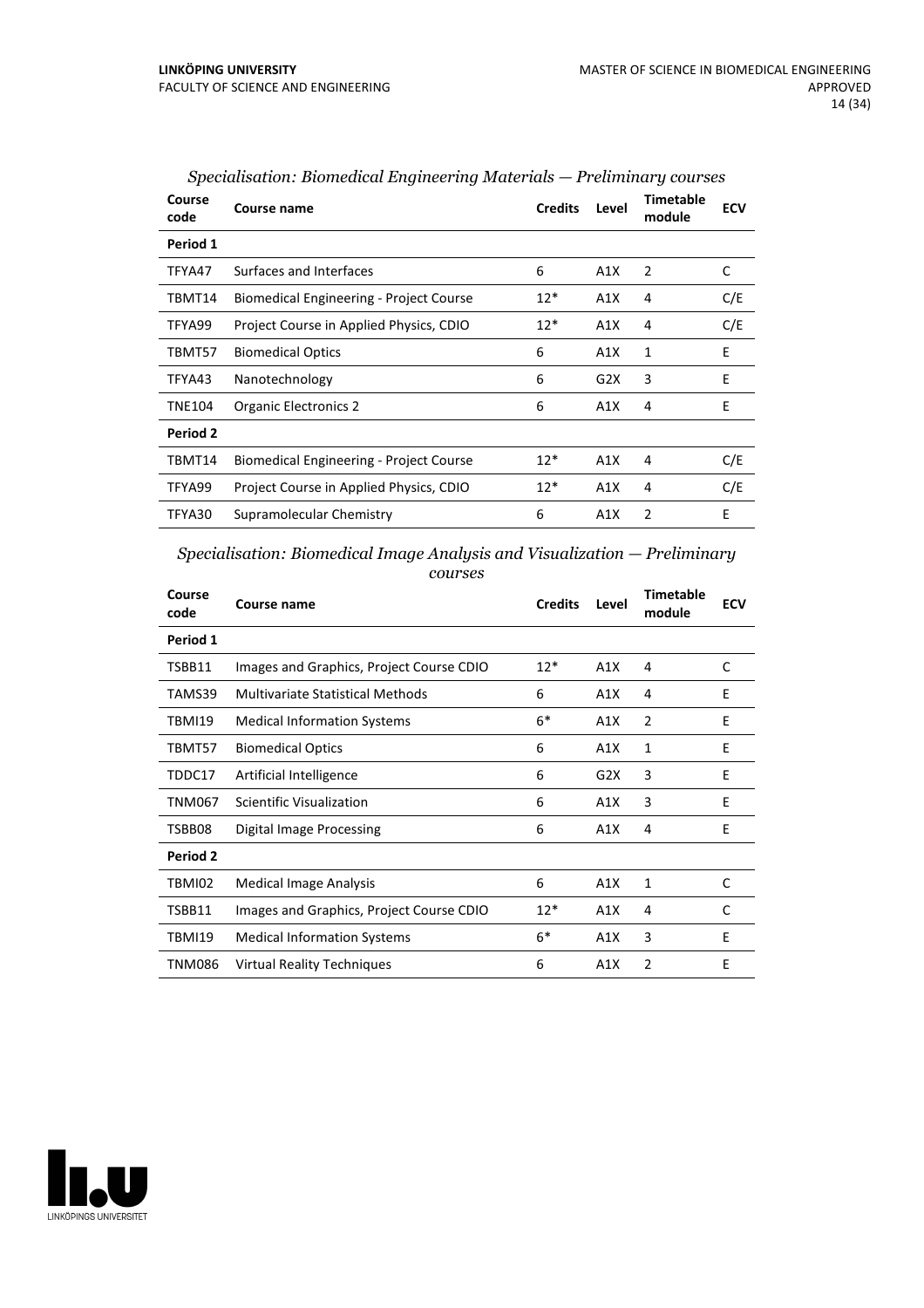| Course<br>code | Course name                          | <b>Credits</b> | Level | <b>Timetable</b><br>module | <b>ECV</b> |
|----------------|--------------------------------------|----------------|-------|----------------------------|------------|
| Period 1       |                                      |                |       |                            |            |
| TBMI28         | eHealth Project                      | $12*$          | A1X   | 2/4                        | C          |
| TBMT57         | <b>Biomedical Optics</b>             | 6              | A1X   | 1                          | E          |
| TDDC17         | Artificial Intelligence              | 6              | G2X   | 3                          | E          |
| TDDE15         | Advanced Machine Learning            | 6              | A1X   | 1                          | E          |
| Period 2       |                                      |                |       |                            |            |
| TBMI28         | eHealth Project                      | $12*$          | A1X   |                            | C          |
| TDDC73         | Interaction Programming              | 6              | G2X   | 1                          | C/E        |
| TBMI02         | Medical Image Analysis               | 6              | A1X   | 1                          | E          |
| TDDD37         | Database Technology                  | 6              | G2X   | 1                          | E          |
| TDDD49         | Programming in C# and .NET Framework | 4              | G2X   | 3                          | E          |
| TDDE01         | <b>Machine Learning</b>              | 6              | A1X   | 1                          | Е          |

#### *Specialisation: eHealth — Preliminary courses*

### *Specialisation: Models in Biomedical Engineering — Preliminary courses*

| Course<br>code  | Course name                                    | <b>Credits</b> | Level | <b>Timetable</b><br>module | <b>ECV</b> |
|-----------------|------------------------------------------------|----------------|-------|----------------------------|------------|
| Period 1        |                                                |                |       |                            |            |
| TBMT14          | <b>Biomedical Engineering - Project Course</b> | $12*$          | A1X   | 4                          | C          |
| TBMT57          | <b>Biomedical Optics</b>                       | 6              | A1X   | 1                          | C          |
| TAMS39          | Multivariate Statistical Methods               | 6              | A1X   | 4                          | F          |
| TDDC17          | Artificial Intelligence                        | 6              | G2X   | 3                          | E          |
| TSBB06          | <b>Multidimensional Signal Analysis</b>        | $6*$           | A1X   | 2                          | E          |
| <b>Period 2</b> |                                                |                |       |                            |            |
| TBMT14          | <b>Biomedical Engineering - Project Course</b> | $12*$          | A1X   | 4                          | C          |
| TBMI02          | <b>Medical Image Analysis</b>                  | 6              | A1X   | 1                          | E          |
| TSBB06          | <b>Multidimensional Signal Analysis</b>        | $6*$           | A1X   | 3                          | E          |

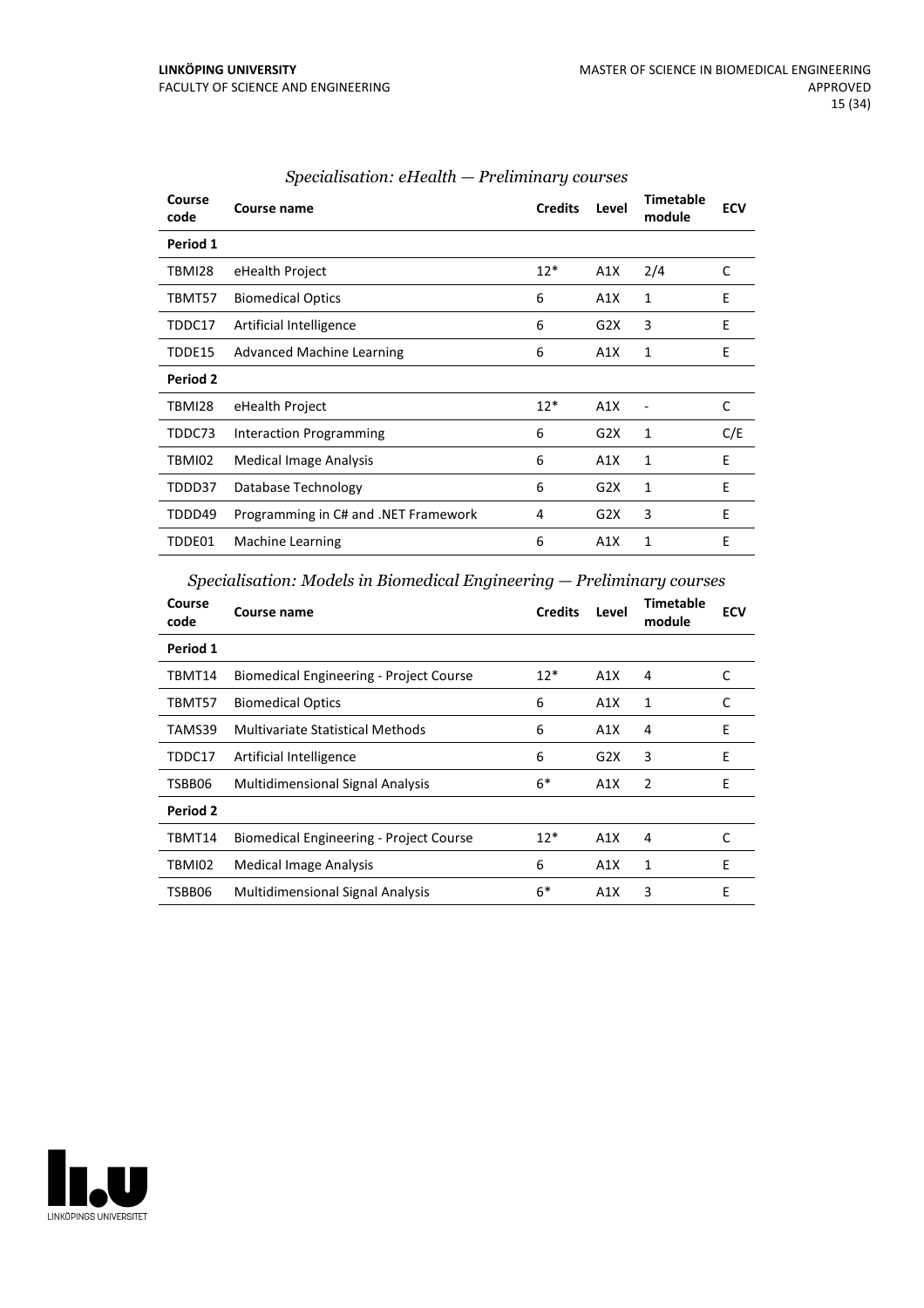## **Semester 10 (Spring 2024)**

*Preliminary courses* **Course code Course name Credits Level Timetable module ECV Period 1** TQXX33 Degree project - Master's Thesis 30\* A1X - C **Period 2** TQXX33 Degree project - Master's Thesis 30\* A1X - C

ECV = Elective / Compulsory /Voluntary

\*The course is divided into several semesters and/or periods

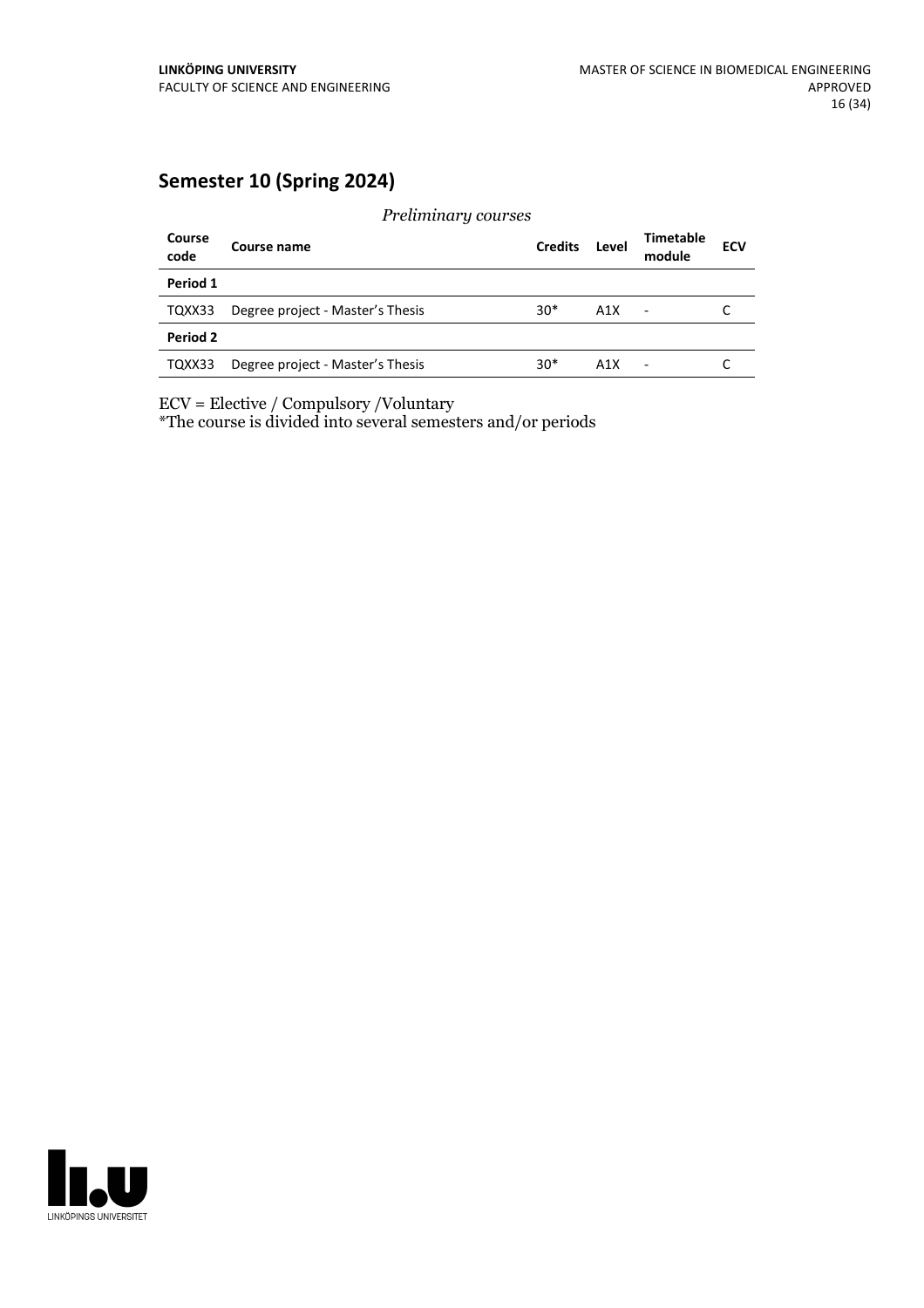## **Common rules**

### **Structure and organisation of study programmes**

The contents and design of the programmes are to be continuously revised such that new knowledge is integrated into courses and specialisations. Within one programme, several study specialisations or profiles may be available. The identities of the study specialisations or profiles and the regulations governing how these may be selected are given in the syllabus and curriculum for the particular field of study and programmes.

The structure and organisation of the programmes are to follow specified criteria that are summarised in the syllabus for each programme.

- 
- The syllabus defines the aims of the study programme.<br>• The curriculum, which constitutes one part of the syllabus for the field of study, gives details of the terms in which the various courses have been
- The course syllabus specifies, among other things, the aim and contents of the course, and the prior knowledge that a student must have in order to be able to benefit from the course.

### **Qualification requirements**

The qualification requirements specified in the Higher Education Ordinance 2007 apply to students admitted after 1 July 2007. A student who has completed components of a programme after 1 July 2007 has the right to be assessed with respect to the qualification requirements specified by the Higher Education Ordinance 2007. In addition, local regulations laid down by the faculty boards and university board apply, see

http://styrdokument.liu.se/Regelsamling/Innehall/Utbildning\_pa\_grund- \_och\_avancerad\_niva/Examina.

Higher Education Act Chapter 1, Section 8:

First-cycle courses and study programmes are to develop:

- the ability to make independent and critical assessments
- the ability to identify, formulate and solve problems autonomously, and
- $\bullet$  the preparedness to deal with changes in working life.

In addition to knowledge and skills in their field of study, students shall develop the ability to:

- gather and interpret information at a scholarly level
- stay abreast of the development of knowledge, and
- communicate their knowledge to others, including those who lack specialist knowledge in the field.

#### **Qualifications within a study programme**

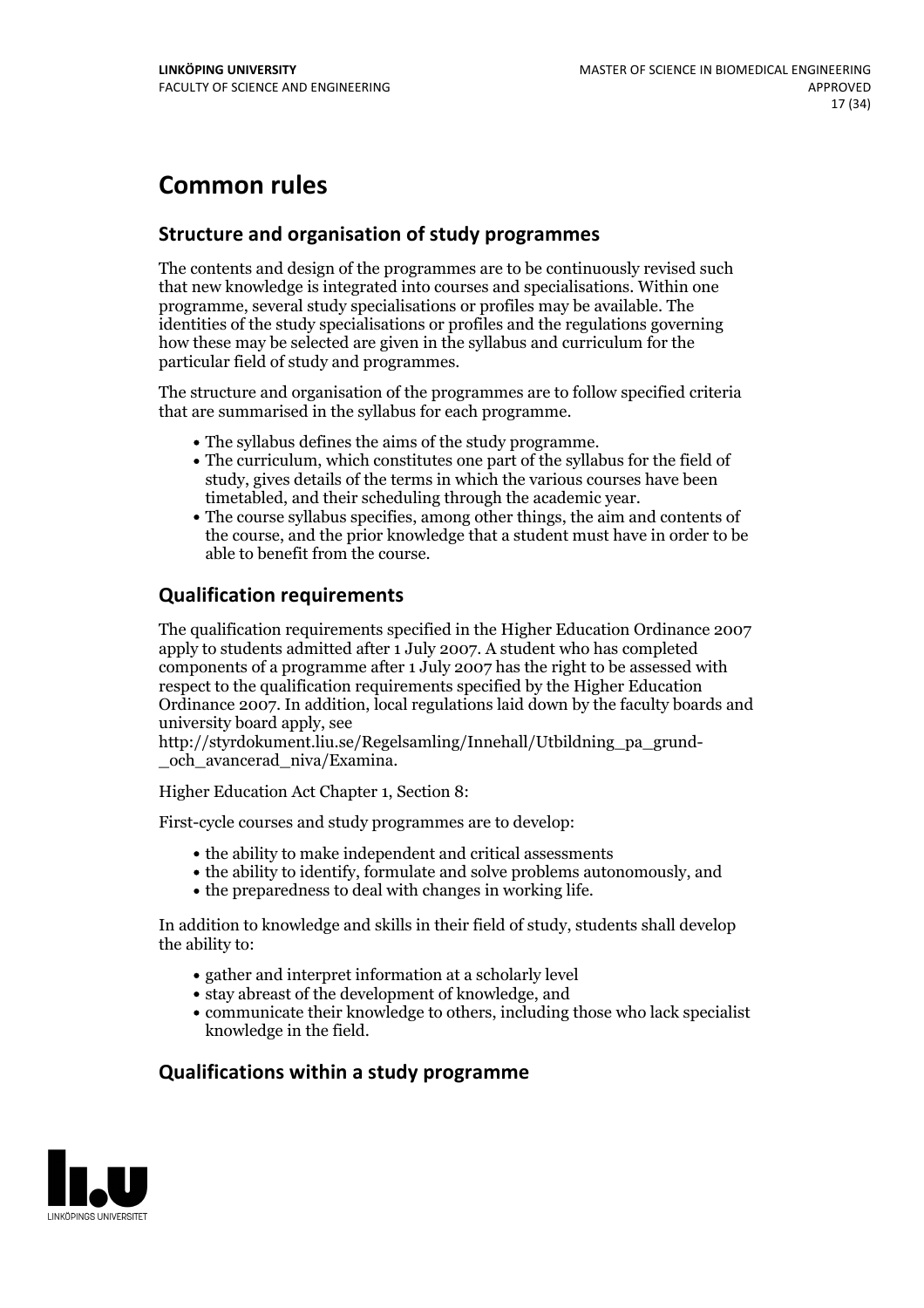Qualification requirements that are specific to a study programme are given in the syllabus for that programme.

#### **Matriculation and postponement of matriculation**

A person who has been accepted for a study programme is to start their studies (matriculate) in the term that is specified in the decision about admission. The date and location of the compulsory matriculation procedure will be communicated to those admitted to the first term of the programme.

At any one admission occasion, it is possible to be admitted to only one place on a study programme. A student who has been granted a place on a study programme and who is offered and accepts a place on another study programme during a supplementary round of admission will lose the place offered for the first study programme.

Regulations concerning postponement of matriculation have been laid down in the admission regulations for Linköping University, http://styrdokument.liu.se/Regelsamling/VisaBeslut/622645.

A person who has been granted postponement must present to the admitting authority, before the term in which the studies are to be started and before the date of application, a renewed registration for the programme and a copy of the decision granting postponement.

#### **Admission to a later part of a programme**

Admission to a part of a study programme is used here to refer to admission with the purpose of completing the programme and taking a degree. Admission to a later part of a programme may take place only if sufficient resources and space on the programme are available. Furthermore, the applicant must satisfy the entry requirements for the relevant term of the programme, as specified in http://styrdokument.liu.se/Regelsamling/Innehall/Utbildning\_pa\_grund- \_och\_avancerad\_niva/Tekniska\_fakulteten.

#### **Interruption in studies**

Notification of an interruption in studies is to be made through the Student Portal. If such <sup>a</sup> notification is not made and if the student does not register for the first term during which the interruption is to take place, the interruption will be considered to be a withdrawal. An interruption in studies must cover a complete term, and notification of interruptions can be given for a maximum of two consecutive terms. Notification of resumption of studies is to take place at the term registration for the term that follows the interruption. If the student does not register at the term registration, this will be regarded as withdrawal from studies.

A student who is taking an interruption in studies may during this period retake examinations if he or she has re-registered for the most recent study term of the programme. A student who wishes to take another course during the interruption in studies must apply for this separately. The student is responsible that

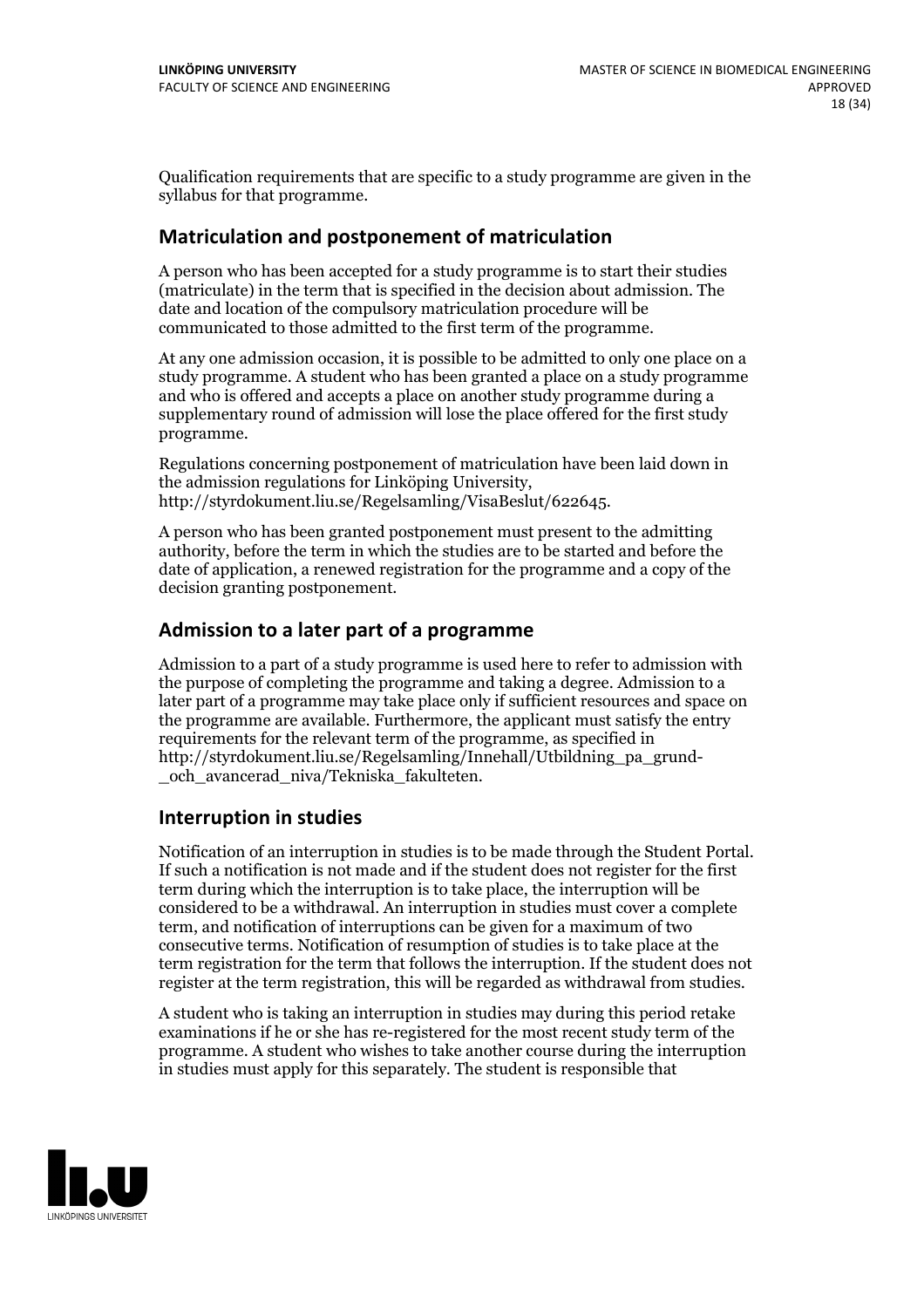registration for courses is carried outat the correct times in preparation for the resumption of studies.

### **Withdrawal from a study programme**

A student who wishes to withdraw from a study programme must notify the study guidance counsellor. A student who leaves the studies without giving notification of an interruption in study and who fails to register for the immediately subsequent term is considered to have withdrawn. A student who has withdrawn may return to the study programme if a vacancy is available that is not required for students returning after an interruption in study, and not required for students who are changing their location of study and/or study programme.

#### **Courses within a study programme**

The curriculum for the various years of a study programme specify which courses are compulsory (o), elective (v) and voluntary (f). If a student wishes to study a different combination than the one specified in the curriculum, an application must be made to the board of studies.

#### **Voluntarycourses**

The course specified as voluntary (labelled with "f") in the programme syllabus are assessed solely as voluntary courses, and credits from these may not contribute to the requirements for a degree.

#### **Courses from another study programme**

Courses that are elective courses in another study programme may be included as elective courses in a degree, if the board of studies so decides. If such a decision is not taken, such courses are regarded as voluntary courses.

When selecting a course from another programme, the admission requirements specified in the course syllabus must be satisfied.

Admission is granted to the extent that resources allow, provided that places are available on the course.

#### **Students taking a master's programme in engineering**

Students taking a master's programme in engineering can take courses given in Term 7 and later terms of the programme from all engineering master's programmes. Admission to courses at advanced level requires the possession of at least 150 credits within the programme to which the student has been admitted.

#### **Students taking a Bachelor of Science (Engineering)**

Student taking Bachelor of Science (Engineering) degrees may take courses specified in the programme syllabuses of all Bachelor of Science (Engineering) programmes.

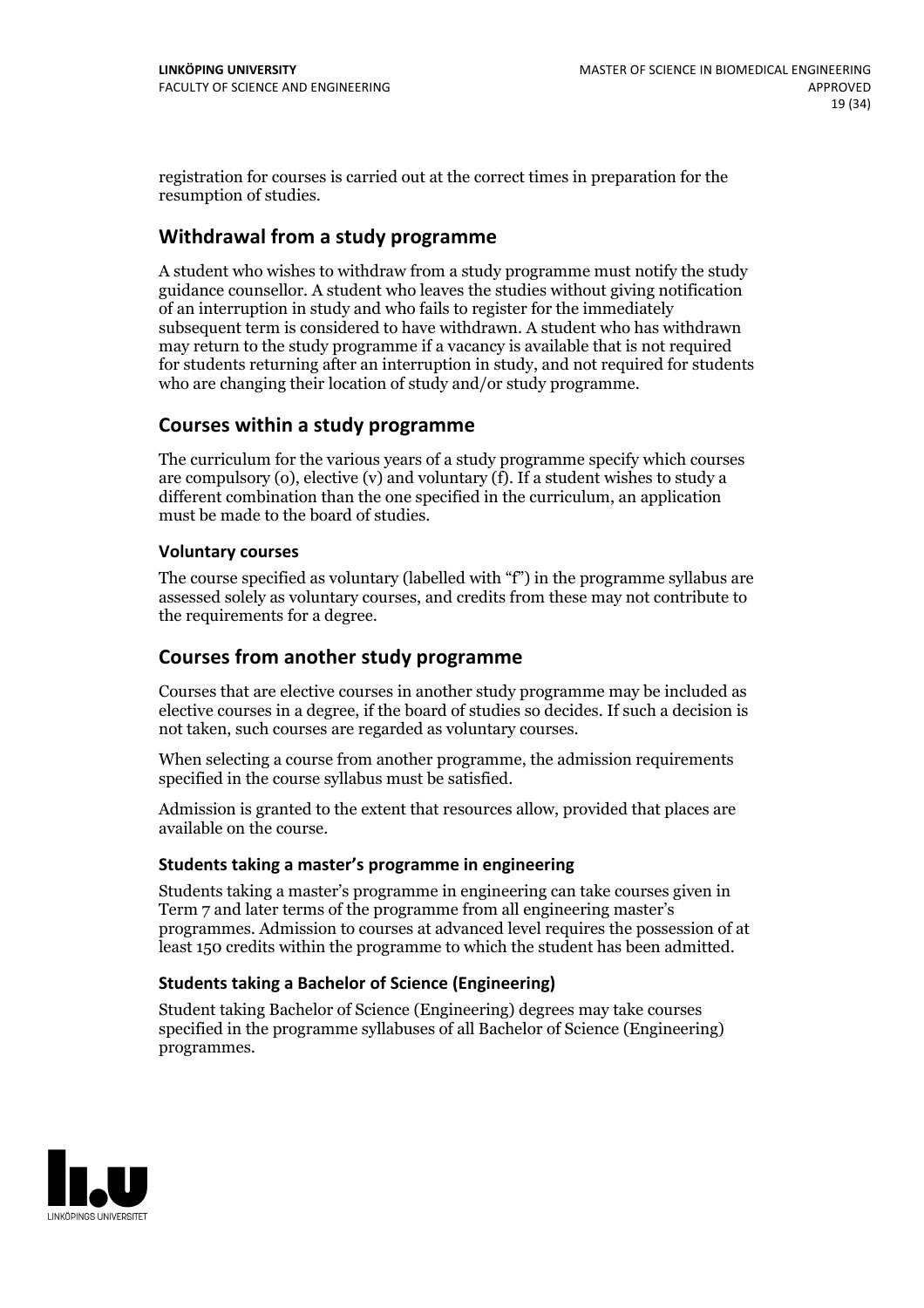#### **Students taking a Bachelor of Science**

Student taking Bachelor of Science degrees may take courses specified in the programme syllabuses of all Bachelor of Science programmes.

#### **Third-cycle courses**

The credits from third-cycle courses may be included as elective courses in a degree, if the board of studies so decides. If such a decision is not taken, such courses are regarded as voluntary courses.

#### **Students taking a master's programme in engineering**

It is possible for students taking master's programmes in engineering to take certain third-cycle courses. It is, however, required in this case that the student has achieved master's level (i.e. year 4 or 5 of the study programme). Information can be obtained from the relevant director of advanced studies.

#### **Students on Master's programmes**

It is possible for students taking master's programmes to take certain third-cycle courses. Information can be obtained from the relevant director of advanced studies.

#### **Registration for programme courses**

Registration for courses that are given as part of a study programme must be made during the specified period, which has been preliminarily set to 1-10 April for the autumn term, and 1-10 October for the spring term. Information about course registration is published on a webpage, sent to students by email, and disseminated at scheduled information meetings.

#### **Registration for programme courses as single-subject courses**

Admission to a programme course as a single-subject subject course may take place only if sufficient resources and space on the course are available. Furthermore, the applicant must satisfy the entry requirements for the relevant course.

In the event of a scarcity of resources, the board of LiTH can decide to limit the possibilities of taking courses that are part of a programme as freestanding courses.

#### **Timetabling**

Courses are timetabled after a decision has been made concerning the assignment of the course to a timetable module. A central timetable is not drawn up for courses with fewer than five participants. Most project courses do not have a central timetable.

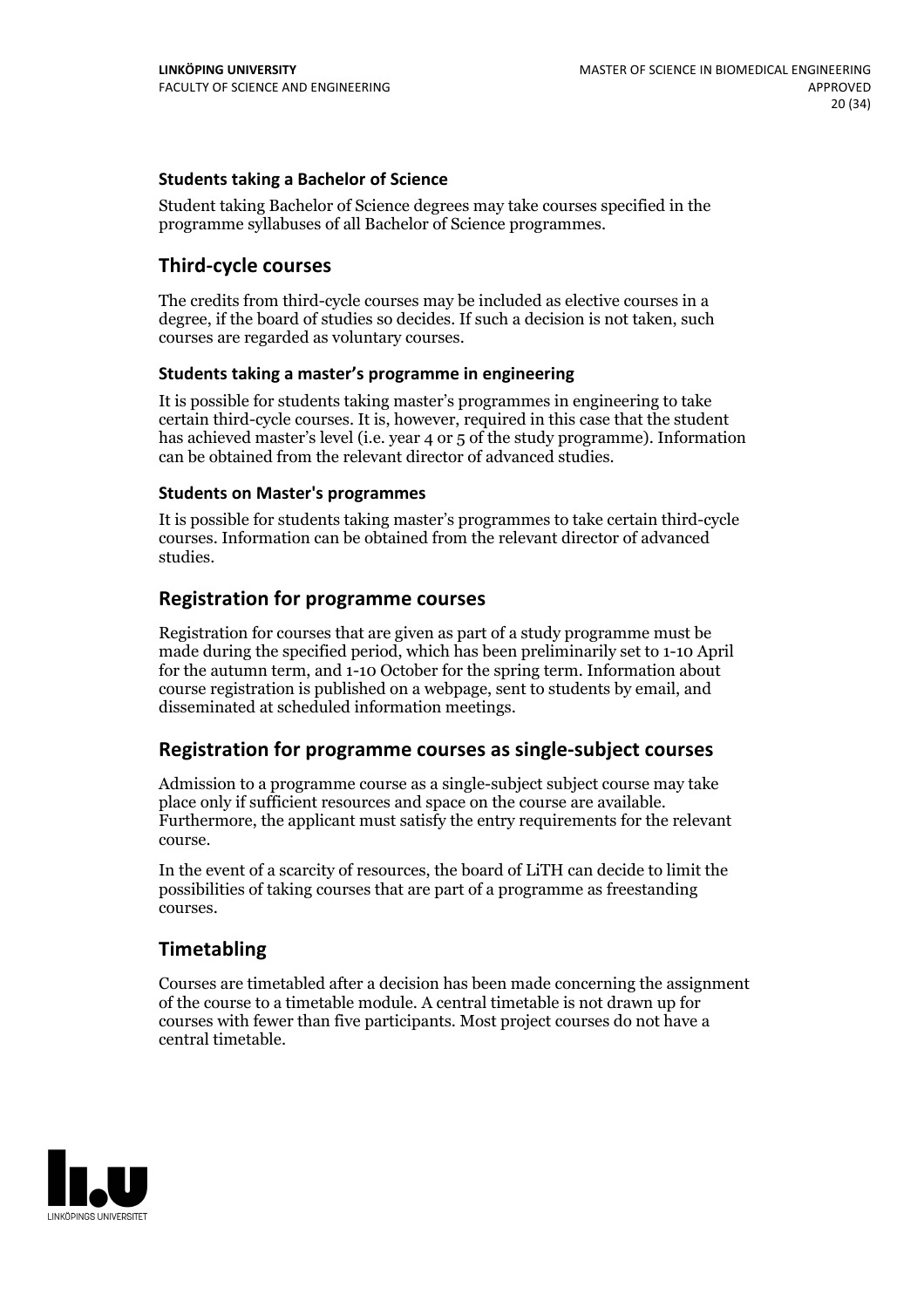## **Study planning**

Students who require support in planning their continued studies can contact the study guidance counsellor of the programme. Study planning involves the student and the study guidance counsellor together drawing up an individual plan for studies during the subsequent term. The individual plan may allow the student to deviate from the general curriculum.

Completed first-cycle courses are a precondition for successful studies at more advanced levels. For this reason, study planning is based on giving priority to courses from earlier years of study that have not been completed. If further capacity is available, new courses may be taken.

Study planning takes place on a regular basis if the student:

- does not satisfy the requirements for progression to later terms. In order for a student to be able to participate in courses from later years in such cases, a decision of exemption is required.<br>
• does not satisfy the requirements for starting a degree project.
- 

Other situations in which study planning may be required:

- A student has fallen behind during the early part of a study programme and has failed to complete several courses.<br>• A student has not satisfied the entry requirements for a degree project
- 
- before term 6 of an engineering degree.<br>• A student has applied for admission to a later part of a programme.<br>• Studies have been carried out abroad.<br>• A study programme is to be resumed after an interruption.
- 
- 

In these cases the study guidance counsellor supports the student in planning the continued studies, also in situations in which the student can register for the relevant courses without the need for a special decision for the continued studies.

## **Part of education abroad**

Students can exchange study at LiTH for study at an institute of higher education abroad, and/or work on a degree project abroad.

In the event that study (courses) at LiTH are exchanged for study abroad, the relevant board of studies (faculty programme director) is responsible for a decision about an individual study plan, which is to be drawn up in advance, and about the final course approval and its inclusion in the qualification requirements. For this reason, students who plan to participate in an exchange should contact the faculty programme director (or equivalent) at the Dean's Office ofthe Institute of Technology.

Regulations for entry requirements, ranking and nomination for study abroad through LiTH's exchange agreements and for the compulsory study abroad period within Ii (Industrial Engineering and Management – International) and Yi (Applied Physics and Electrical Engineering – International) can be found at:

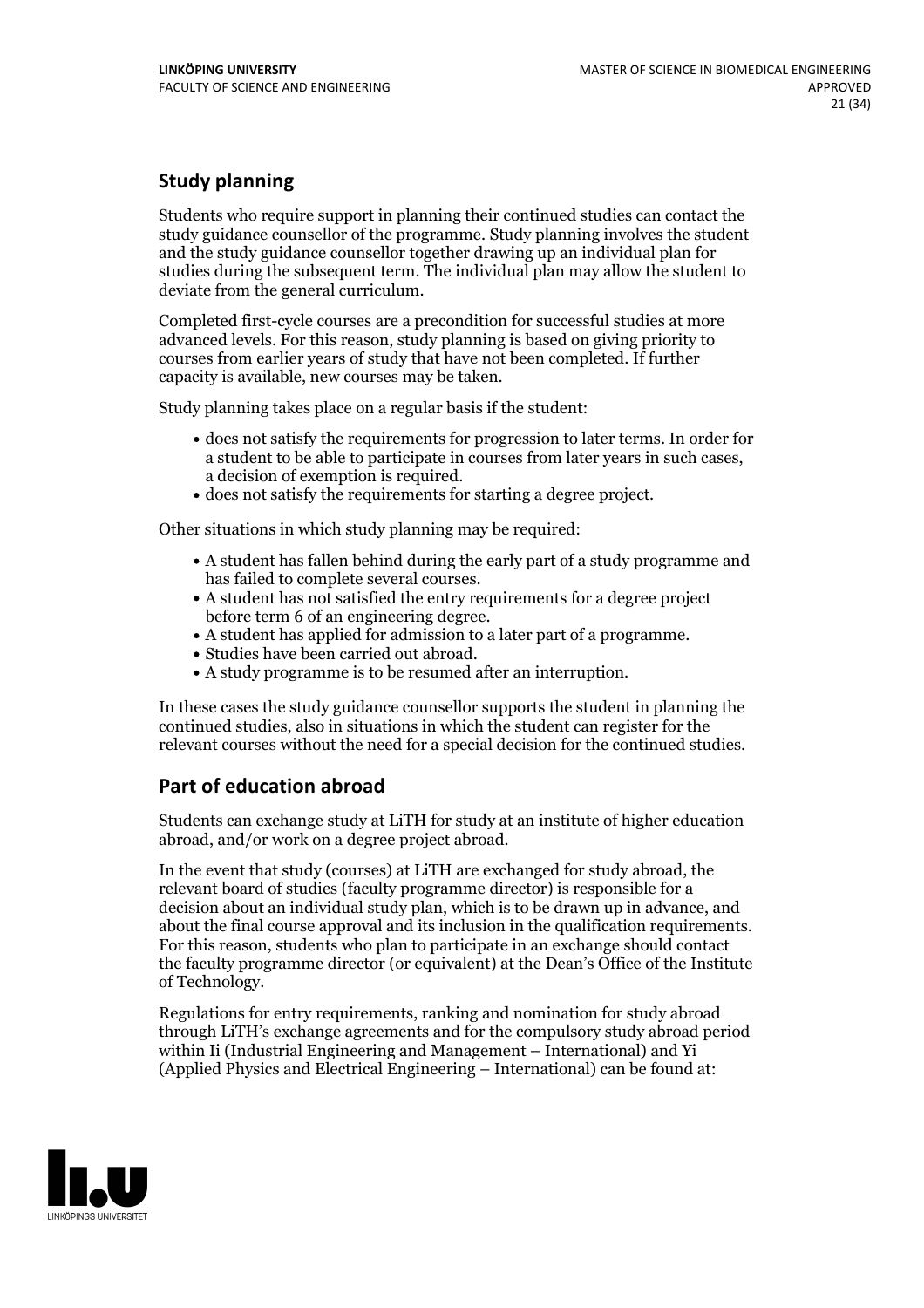http://styrdokument.liu.se/Regelsamling/Innehall/Utbildning\_pa\_grund- \_och\_avancerad\_niva/Tekniska\_fakulteten.

#### **Course syllabus**

A syllabus has been established for each course. The syllabus specifies the aim and contents of the course, and the prior knowledge that a student must have in order to be able to benefit from the course.

## **Timetabling**

Courses are timetabled after a decision has been made for this course concerning its assignment to a timetable module. A central timetable is not drawn up for courses with fewer than five participants. Most project courses do not have a central timetable.

#### **Interrupting a course**

The vice-chancellor's decision concerning regulations for registration, deregistration and reporting results (Dnr LiU-2015-01241) states that interruptions in study are to be recorded in Ladok. Thus, all students who do not participate in a course for which they have registered must record the interruption, such that the registration on the course can be removed. Deregistration from <sup>a</sup> course is carried outusing <sup>a</sup> web-based form: www.lith.liu.se/for-studenter/kurskomplettering?l=sv.

#### **Cancelled courses**

Courses with few participants (fewer than 10) may be cancelled or organised in a manner that differs from that stated in the course syllabus. The board of studies is to deliberate and decide whether a course is to be cancelled orchanged from the course syllabus.

#### **Regulations relatingto examinations and examiners**

Details are given in a decision in the university's rule book: http://styrdokument.liu.se/Regelsamling/VisaBeslut/622678.

## **Forms of examination**

#### **Examination**

Written and oral examinations are held at least three times a year: once immediately after the end of the course, once in August, and once (usually) in one of the re-examination periods. Examinations held at other times are to follow a decision of the board of studies.

Principles for examination scheduling for courses that follow the study periods:

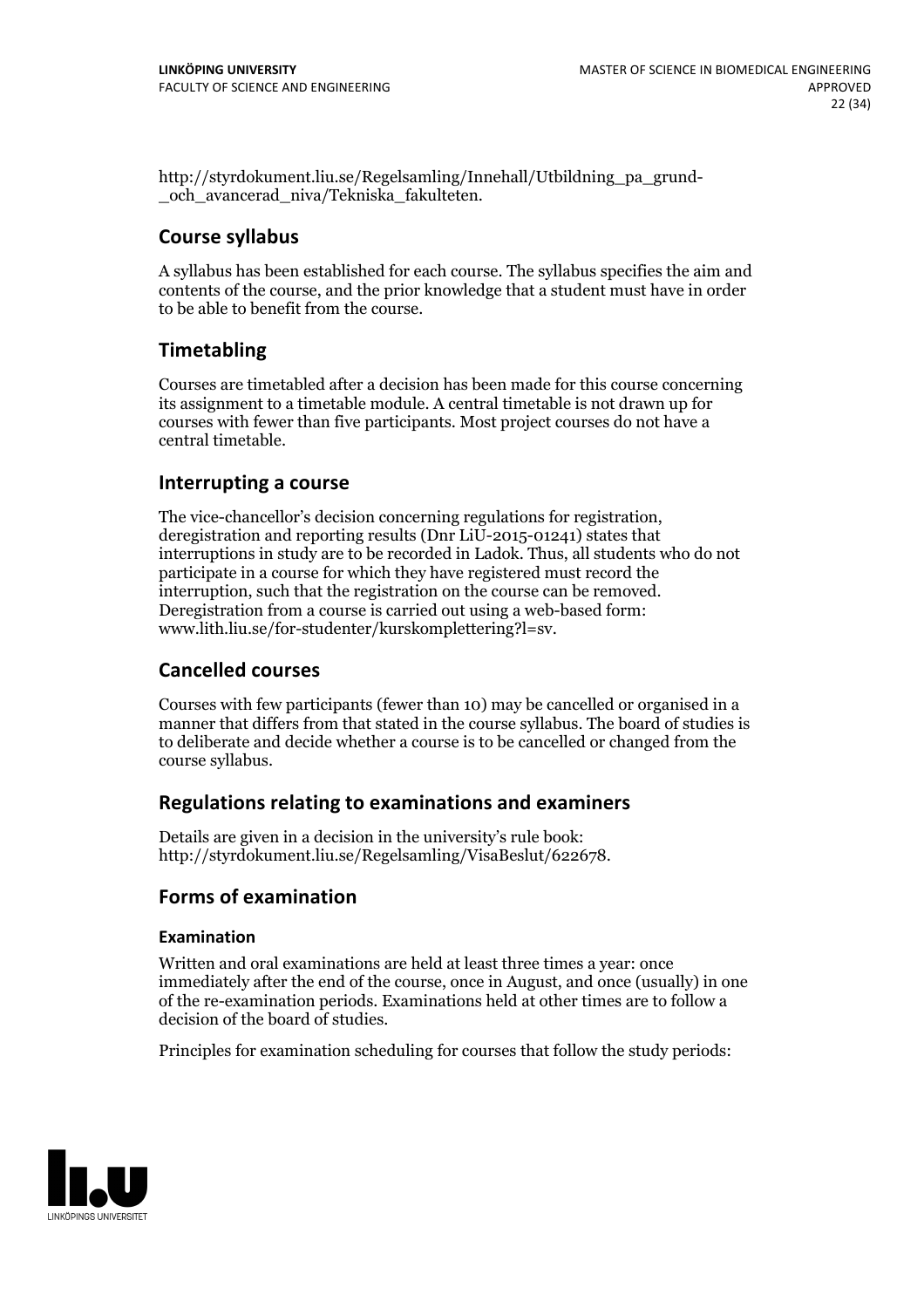- courses given in VT1 are examined for the first time in March, with re-examination in June and August
- courses given in VT2 are examined for the first time in May, with re-examination in August and October
- courses given in HT1 are examined for the first time in October, with re-examination in January and August
- courses given in HT2 are examined for the first time in January, with re-examination at Easter and in August.

The examination schedule is based on the structure of timetable modules, but there may be deviations from this, mainly in the case of courses that are studied and examined for several programmes and in lower grades (i.e. 1 and 2).

- Examinations for courses that the board of studies has decided are to be held in alternate years are held only three times during the year in which the course is given.<br>• Examinations for courses that are cancelled or rescheduled such that they
- are not given in one or several years are held three times during the year that immediately follows the course, with examination scheduling that corresponds to the scheduling that was in force before the course was cancelled or rescheduled.<br>• If teaching is no longer given for a course, three examination occurrences
- are held during the immediately subsequent year, while examinations are at the same time held for any replacement course that is given, or alternatively in association with other re-examination opportunities. Furthermore, an examination is held on one further occasion during the next subsequent
- year, unless the board of studies determines otherwise.<br>If a course is given during several periods of the year (for programmes, or on different occasions for different programmes) the board orboards of studies determine together the scheduling and frequency of re-examination occasions.

#### **Registration for examination**

In order to take an examination, a student must register in advance at the Student Portal during the registration period, which opens 30 days before the date of the examination and closes 10 days before it. Candidates are informed of the location of the examination by email, four days in advance. Students who have not registered for an examination run the risk of being refused admittance to the examination, if space is not available.

Symbols used in the examination registration system:

- \*\* denotes that the examination is being given for the penultimate time.
- \* denotes that the examination is being given for the last time.

#### **Code of conduct for students during examinations**

Details are given in a decision in the university's rule book: http://styrdokument.liu.se/Regelsamling/VisaBeslut/622682.

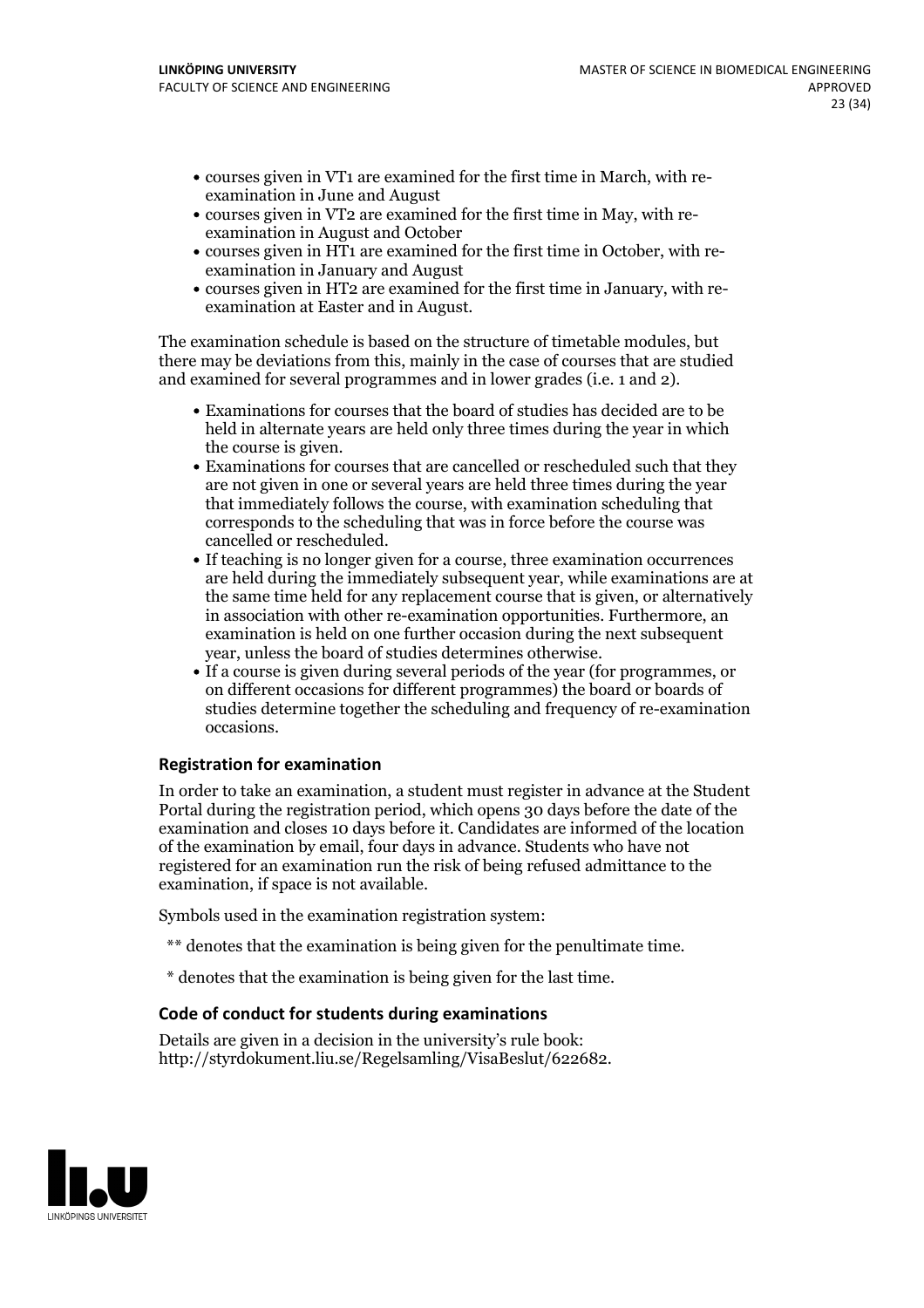#### **Retakes for higher grade**

Students at the Institute of Technology at LiU have the right to retake written examinations and computer-based examinations in an attempt to achieve a higher grade. This is valid for all examination components with code "TEN" and "DAT". The same right may not be exercised for other examination components, unless otherwise specified in the course syllabus.

#### **Retakes of other forms of examination**

Regulations concerning retakes of other forms of examination than written examinations and computer-based examinations are given in the LiU regulations

http://styrdokument.liu.se/Regelsamling/VisaBeslut/622678.

#### **Plagiarism**

For examinations that involve the writing of reports, in cases in which it can be assumed that the student has had access to other sources (such as during project work, writing essays, etc.), the material submitted must be prepared in accordance with principles for acceptable practice when referring to sources (references or quotations for which the source is specified) when the text, images, ideas, data, etc. of other people are used. It is also to be made clear whether the author has reused his or her own text, images, ideas, data, etc. from previous examinations.

A failure to specify such sources may be regarded as attempted deception during examination.

#### **Attempts to cheat**

In the event of <sup>a</sup> suspected attempt by <sup>a</sup> student to cheat during an examination, or when study performance is to be assessed as specified in Chapter <sup>10</sup> of the Higher Education Ordinance, the examiner is to report this to the disciplinary board of the university. Possible consequences for the student are suspension from study and a formal warning. More information is available at https://www.student.liu.se/studenttjanster/lagar-regler-rattigheter?l=sv.

#### **Grades**

The grades that are preferably to be used are Fail (U), Pass (3), Pass not without distinction  $(4)$  and Pass with distinction  $(5)$ . Courses under the auspices of the faculty board of the Faculty of Science and Engineering (Institute of Technology) are to be given special attention in this regard.

- 1. Grades U, 3, 4, 5 are to be awarded for courses that have written examinations. 2. Grades Fail (U) and Pass (G) may be awarded for courses with <sup>a</sup> large
- degree of practical components such as laboratory work, project work and group work.

#### **Examination components**

1. Grades U, 3, 4, 5 are to be awarded for written examinations (TEN).

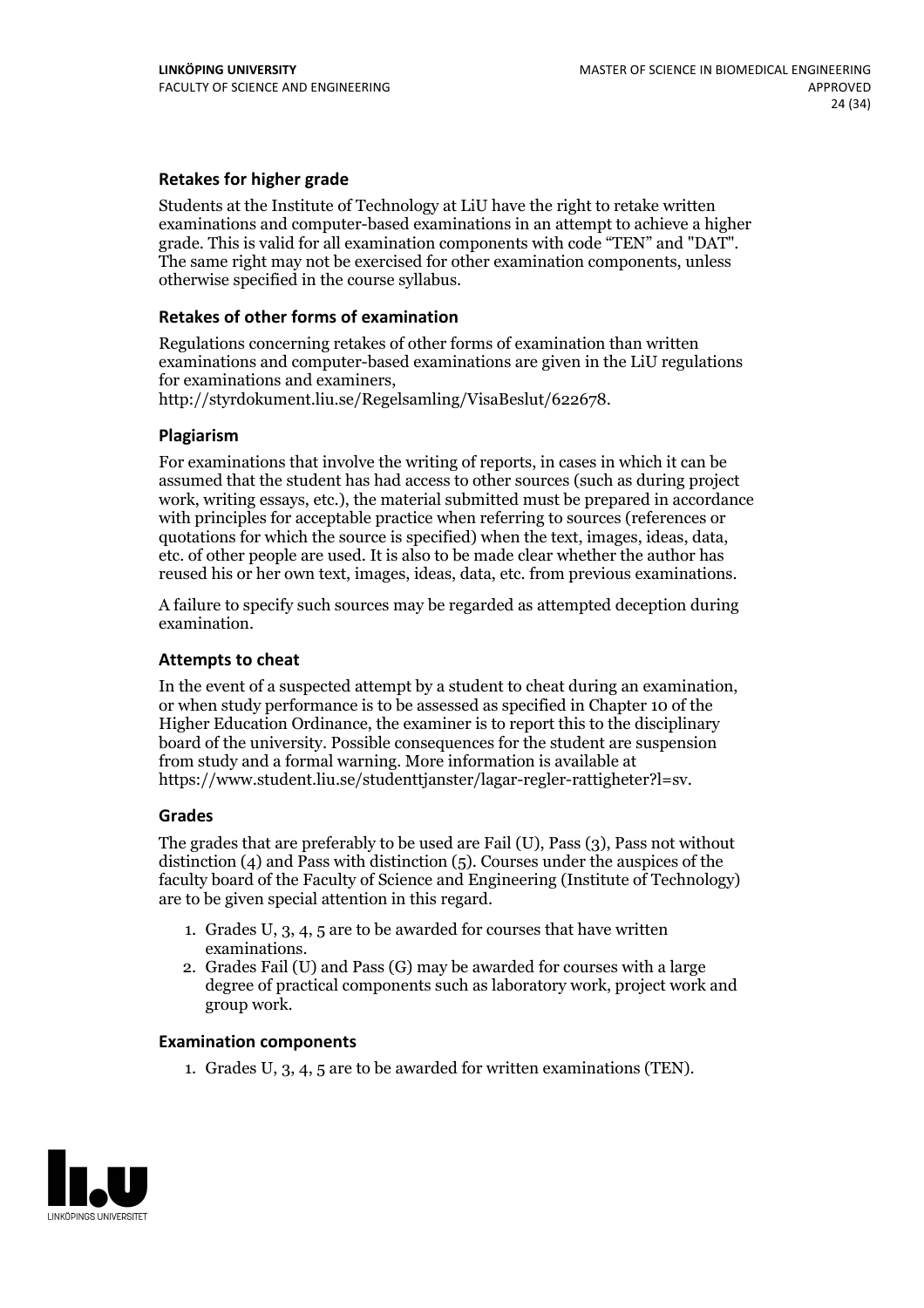- 2. Grades Fail (U) and Pass (G) are to be used for undergraduate projects and
- other independent work. 3. Examination components for which the grades Fail (U) and Pass (G) may be awarded are laboratory work (LAB), project work (PRA), preparatory written examination (KTR), oral examination (MUN), computer-based examination (DAT), home assignment (HEM), and assignment (UPG). 4. Students receive grades either Fail (U) or Pass (G) for other examination
- components in which the examination criteria are satisfied principally through active attendance such as other examination (ANN), tutorial group (BAS) or examination item (MOM).

The examination results for a student are reported at the relevant department.

## **Regulations (applyto LiU in its entirety)**

The university is a government agency whose operations are regulated by legislation and ordinances, which include the Higher Education Act and the Higher Education Ordinance. In addition to legislation and ordinances, operations are subject to several policy documents. The Linköping University rule book collects currently valid decisions of a regulatory nature taken by the university board, the vice-chancellor and faculty/department boards.

LiU's rule book for education at first-cycle and second-cycle levels is available at http://styrdokument.liu.se/Regelsamling/Innehall/Utbildning\_pa\_grund- \_och\_avancerad\_niva.

## Degree project for Master's Degree in Engineering 300 credits,<br>Master of Science (Two years), Master of Philosophy (Two years), **Master ofScience (One year), and master's degrees without prefix**

General provisions for the degree project are given here. A specific board of studies may have supplementary regulations that are specific for a study programme. These are specified, where relevant, in the syllabus for the field of education and/or the degree project. Information and links to course syllabuses, registration, reflection documents, etc. can be found at www.lith.liu.se/examensarbete/examensarbete?l=sv.

#### **General provisions**

To be awarded a Master's Degree in Engineering 300 credits, Master of Science (Two years), Master of Philosophy (Two years), Master of Science (One year), or master's degree without prefix a student must carry out an approved degree project. The components of the degree project are described in the relevant course syllabus.

#### **Aim**

The aim of the degree project is described in the relevant course syllabus,

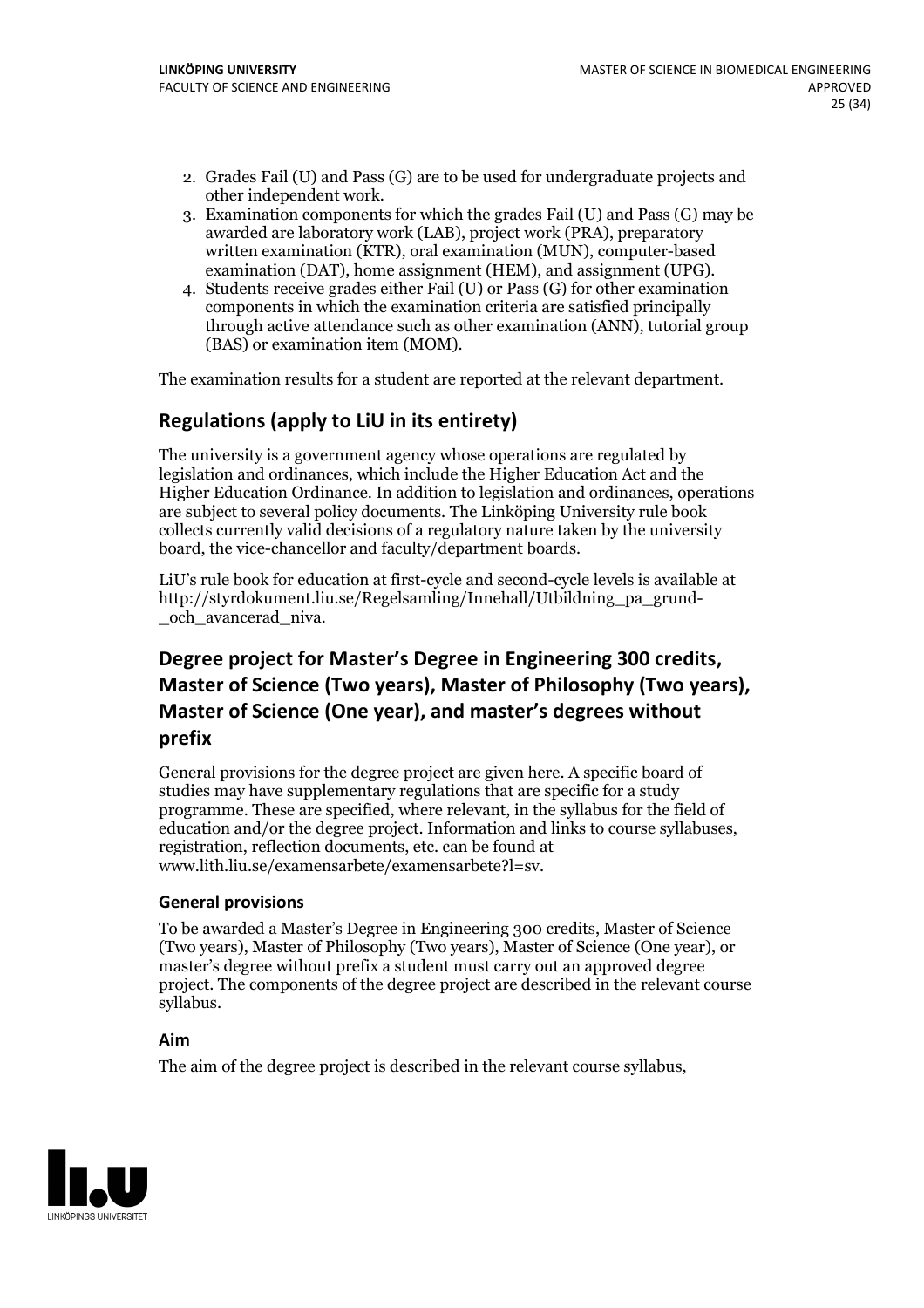www.lith.liu.se/examensarbete/examensarbete?l=sv. Links to respective course syllabus can be found under the heading "Utbildningarna" (Civilingenjörsutbildning (i.e. Master of Science in Engineering) or Masterutbildning (i.e. Master of Science)).

#### **Extent**

Requirements for the extent of the degree project for each type of degree are given in the syllabus of the study programme.

#### **Locations for a degree project**

The work is carried out in the form of:

- an internal degree project located at one of the participating departments at LiU
- an external degree project located at a company, government agency, or other organisation in Sweden or abroad, that an examiner has assessed is able to manage a degree project that satisfies the requirements, or
- a degree project within an exchange agreement in association with study abroad, whereby all study results are to be credited to the student by the relevant board of studies.

The main subject areas that are permitted within each study programme are described in the programme syllabus. Any individual subjects that may be relevant to the main subject area are to be determined by the relevant board of studies.

The examiner for a degree project within a certain subject area are determined by the board of studies that is responsible for general degrees within the main subject area. An up-to-date list is given

at http://www.lith.liu.se/examensarbete/examensarbete?l=sv.

#### **Degree projects within agreements relatingto study abroad**

During study abroad that takes place within the framework of an agreement, the provisions of the host institute relating to degree projects are applied. The student is to consult the board of studies and together ensure that the proposed degree project is carried out in a main subject area that is permitted within the study programme. Approved main subject areas for degree projects are specified in the syllabus for the relevant programme.

A certificate confirming that the degree project has been approved and a copy of the degree project thesis (in PDF format) are to be submitted to the relevant board of studies.

#### **Selection of degree project**

A degree project is to be selected in consultation with an examiner, who is also responsible that the specialisation, extent and level of the project satisfy the requirements specified in the course syllabus.

In cases in which issues relating to work-related copyright, patenting or remuneration may arise, provisions governing these should be established in

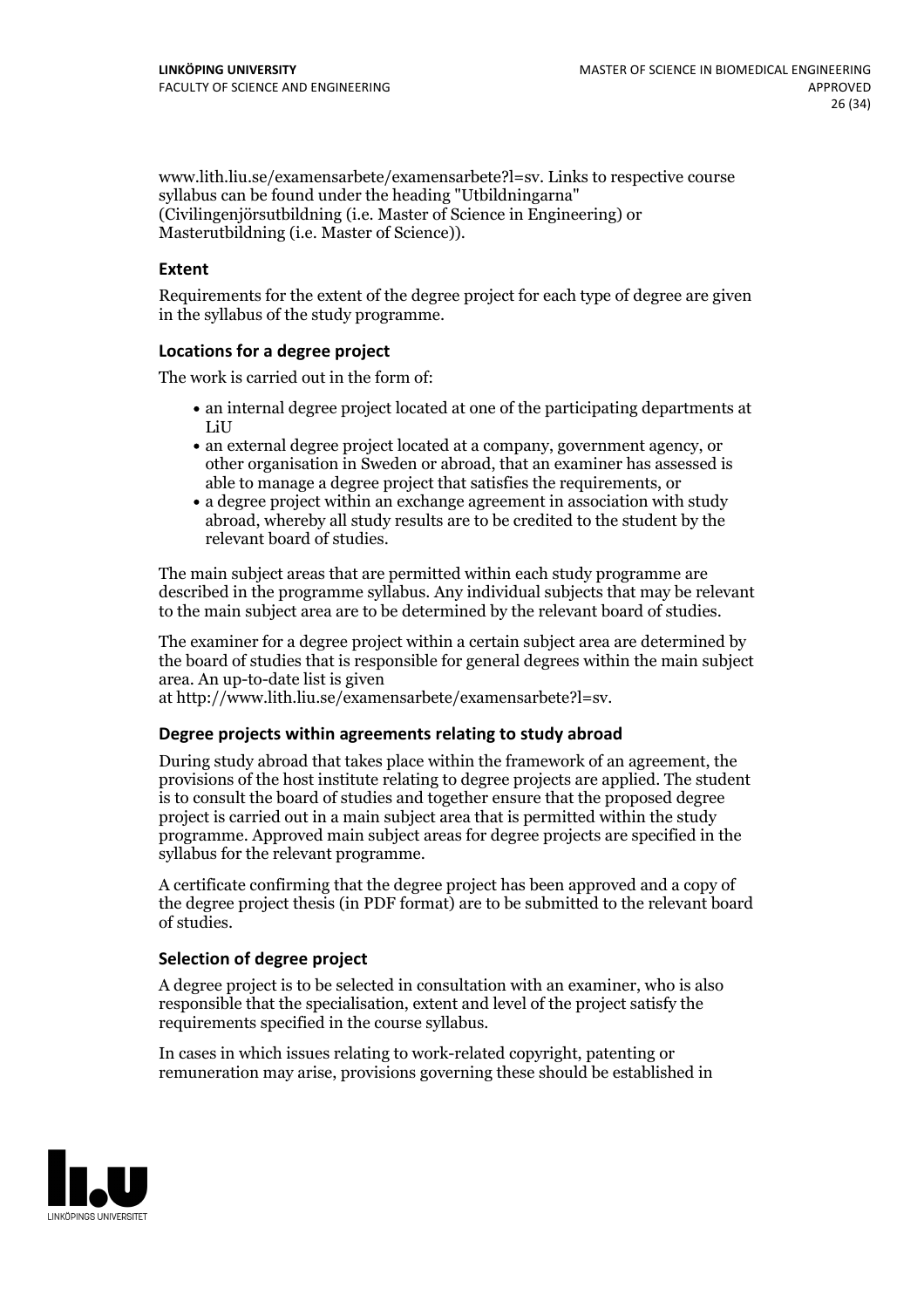advance. A student working on a degree project may sign a confidentiality agreement in order to obtain access to confidential information necessary for the degree project. The supervisor and examiner, however, determine whether they are prepared to sign a confidentiality agreement, and thus the confidential information must not normally be of such nature that it is necessary to supervise or grade the work. The complete degree project thesis is to be published during the grading procedure, unless special circumstances prevent this. If any part of the thesis should not be published, this must be approved in advance by the examiner and the relevant head of department. Note that final decisions relating to confidentiality are taken by an administrative court.

#### **Commencement of a degree project**

Requirements that must be satisfied before a degree project can be started are given in the currently valid course syllabus, which can be obtained at www.lith.liu.se/examensarbete/examensarbete?l=sv.

Notification of <sup>a</sup> degree project is to be carried outwhen the degree project starts, at www.lith.liu.se/for-studenter/anmalan-till-exjobb?l=sv. Registration of the degree project is to take place before work commences, after the student has registered for the term.

Before the start of the degree project, the examiner is to ensure that the student satisfies the conditions for commencement of the degree project within the relevant main subject area. Support in this can be obtained from the study guidance counsellor, who checks the general requirements for starting the degree project.

The student is also to notify the relevant department of the start of the degree project.

#### **Degree projects in collaboration with another student**

In cases in which two students carry out a degree project together, the contribution of each student is to be specified. The extent of the work is to correspond to the extent of two individual projects. The examiner is to ensure that each student has contributed in a satisfactory manner to the work, and that each student satisfies the requirements for achieving a Pass grade for the degree project.

Degree projects carried out in collaboration between more than two students are not permitted.

#### **Examiners**

The examiner is to be employed at LiU as professor, associate professor, senior lecturer, research fellow, lecturer, research assistant, or postdoc (including guest and adjunct teachers), or is to have been appointed docent at LiU. He or she must have the expertise required to examine the degree project within the relevant main subject area, and must be appointed by the the board of studies. The examiner is to:

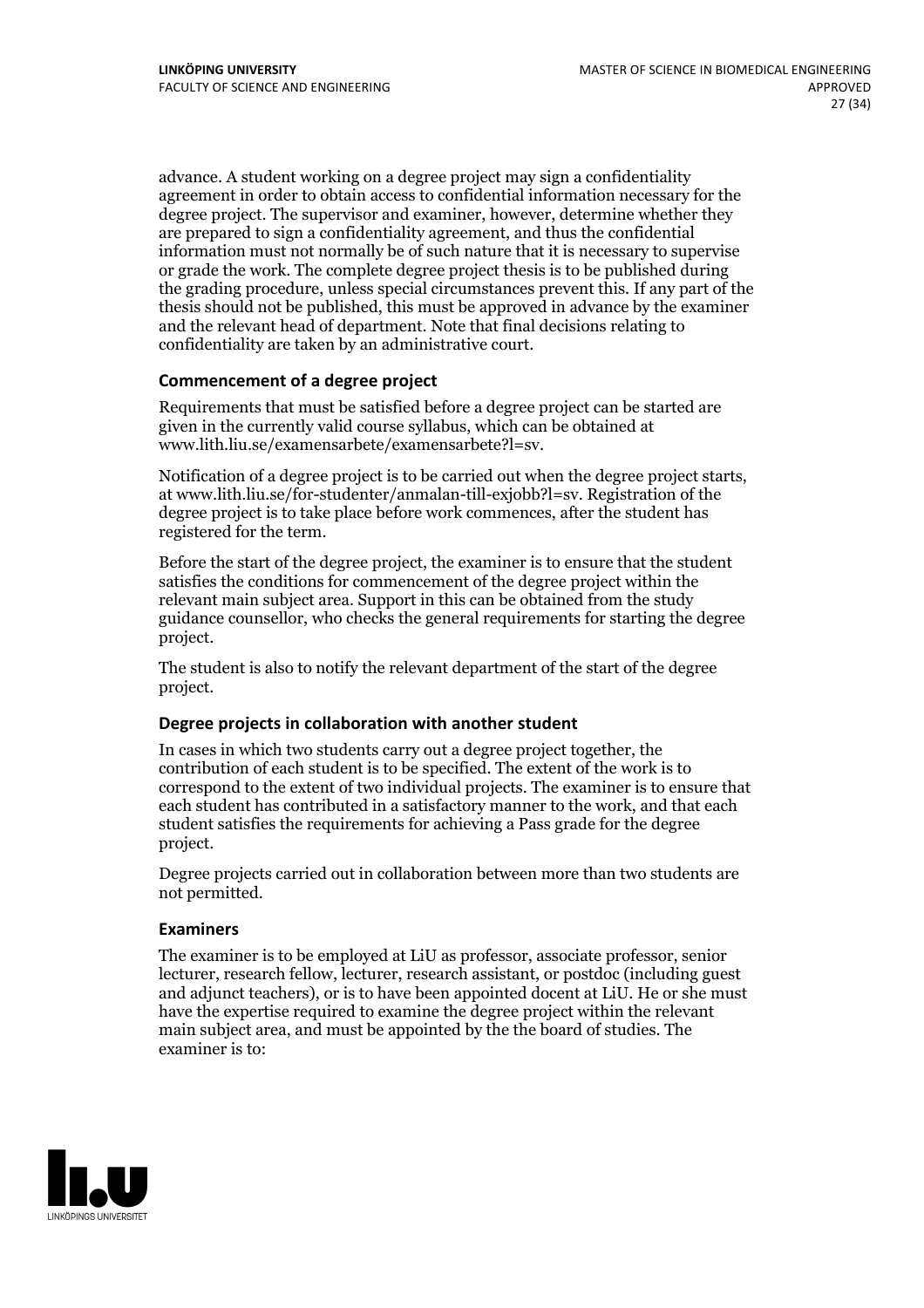- ensure before the start of the degree project that the student satisfies the conditions for commencement of the degree project within the relevant main subject area. The study guidance counsellor is to check whether the commencement criteria are satisfied and inform the examiner of this
- check whether special admission requirements (where relevant) are satisfied, for example that the student can demonstrate a certain degree of in-depth knowledge within the field relevant for the degree project
- determine the specialisation and principal work of the degree project, based on an assessment of whether the degree project will result in the learning outcomes of the course syllabus being satisfied
- pass/fail the planning report
- pass/fail the mid-way assessment
- be responsible that the supervisor or supervisors carry out their duties
- before the presentation, check that the student has registered for the degree project
- approve the work for presentation
- before the presentation, check that the proposed opponent satisfies the conditions for commencement of the degree project and has attended three thesis presentations
- pass/fail the presentation and the opposition to it
- approve a concluding reflection document
- ensure that a degree project that has been passed satisfies the learning outcomes of the course syllabus and other requirements, and award a grade to the degree project (either  $G = Pass$ , or  $U = Fail$ ).

#### **Supervisors**

A student working on a degree project is to have access to an internal supervisor at the department at which the degree project has been registered. The internal supervisor is to have a degree that corresponds at least to the level of the degree project to be supervised. The internal supervisor may, in exceptional circumstances, be the same individual as the examiner. A decision of whether to allow this in a particular case is to be made by the relevant board of studies before the degree project is started.

The supervisor is to ensure that the student obtains help with:

- expert support in general questions related to methods, specialist knowledge of the subject, and writing the thesis
- problem formulation, and setting the limits of the work
- scheduling and planning work, and selection of appropriate methods.

If the degree project is being carried out outside of LiTH, an external supervisor from the commissioner is to be appointed.

#### **Planning report**

During the first weeks of the degree project, the student is to draw up a planning report that contains:

 $\bullet$  a preliminary title of the degree project

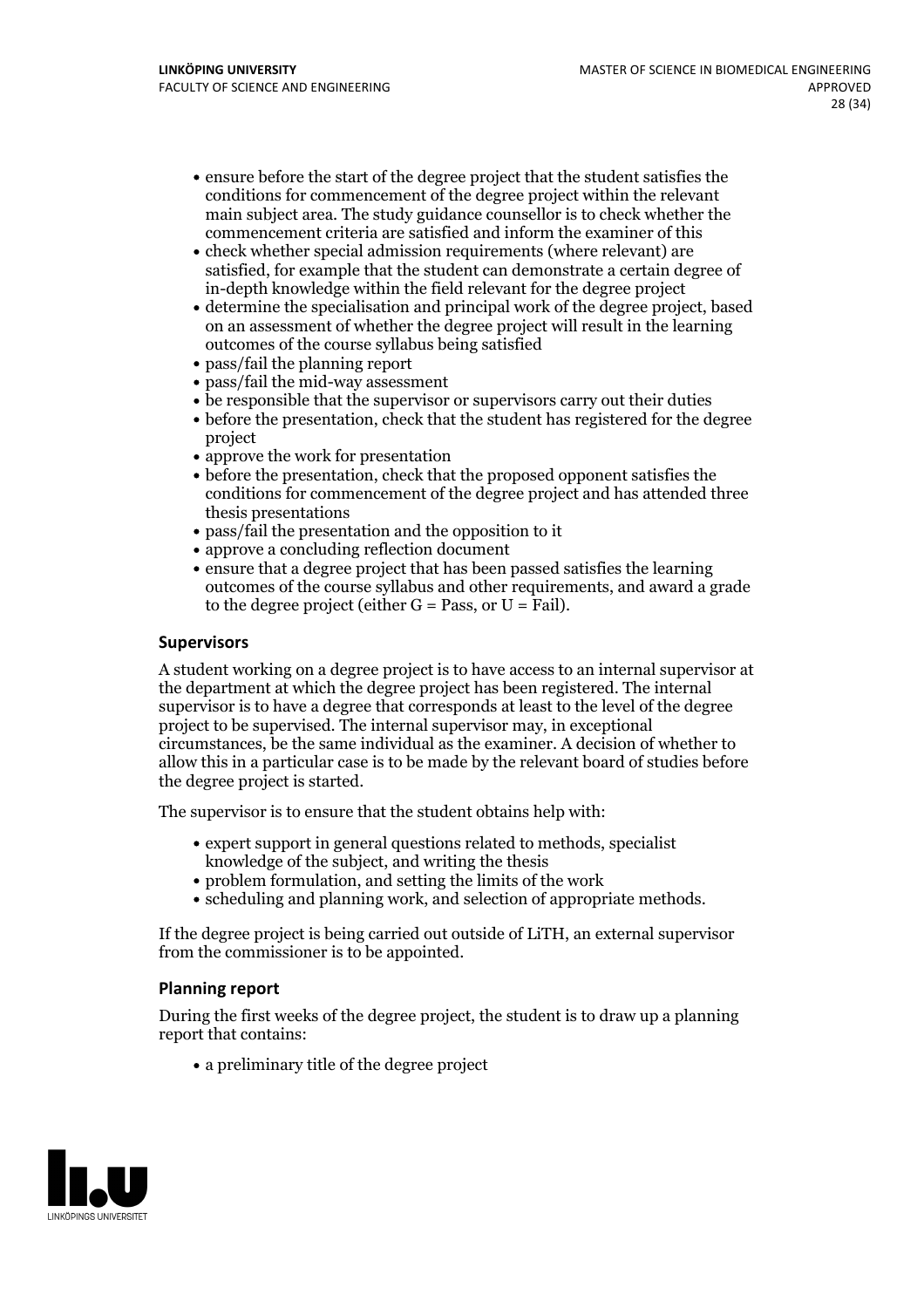- a preliminary statement of the research question, against the background of a literature search
- a preliminary description of the approach to be taken
- planned literature foundation
- a schedule for the execution of the degree project, including suggested dates for the mid-way assessment and presentation.

Formulation of the research question is to be bounded, realistic and viewed from a perspective of societal or commercial benefit. The term "societal" is to be understood here to include universities and university colleges.

#### **Mid-way assessment**

Approximately half-way through the degree project, the student is to describe to the examiner at a mid-way assessment how the work is progressing relative to the planning report. The supervisor should also participate. The form of the mid-way assessment may be anything from an oral presentation to a public seminar. The conclusion of the mid-way assessment may be one of three possibilities:

- 1. The work has been carried out essentially as planned, and can continue as
- planned. The mid-way assessment has been passed. 2. The work has been carried outwith certain deviations from the planning report. It is, however, believed that it will be possible to complete the work
- approach and/or schedule. The mid-way assessment has been passed.<br>3. The work has deviated from the planning report in a significant manner, and there is a risk that a Pass grade cannot be given. The mid-way assessment has been failed. A new planning report must be drawn up and a new mid-way assessment carried out.

#### **Reporting**

Both oral and written reports of the degree project are to be made, in Swedish or English. For the international Master's programmes, both the oral and written examination should be made in English. The board of studies can allow the reporting to be carried out in another language than Swedish or English.

The oral presentation is to take place in public, unless there are special grounds that this should not be done. The written report is to be in the form of a professionally produced degree project thesis. The presentation and thesis are to follow the instructions given below.

#### **Presentation**

The oral presentation is to take place when the examiner considers that the work has been completed and is ready to be presented. The presentation is to take place at LiTH at a time when other students can attend. This means that the presentation can take place on a date that the student has agreed with the examiner, normally between the re-examination period in August and midsummer, and after the student has attended three thesis presentations.

The oral presentation is to describe the background to the problem that has been

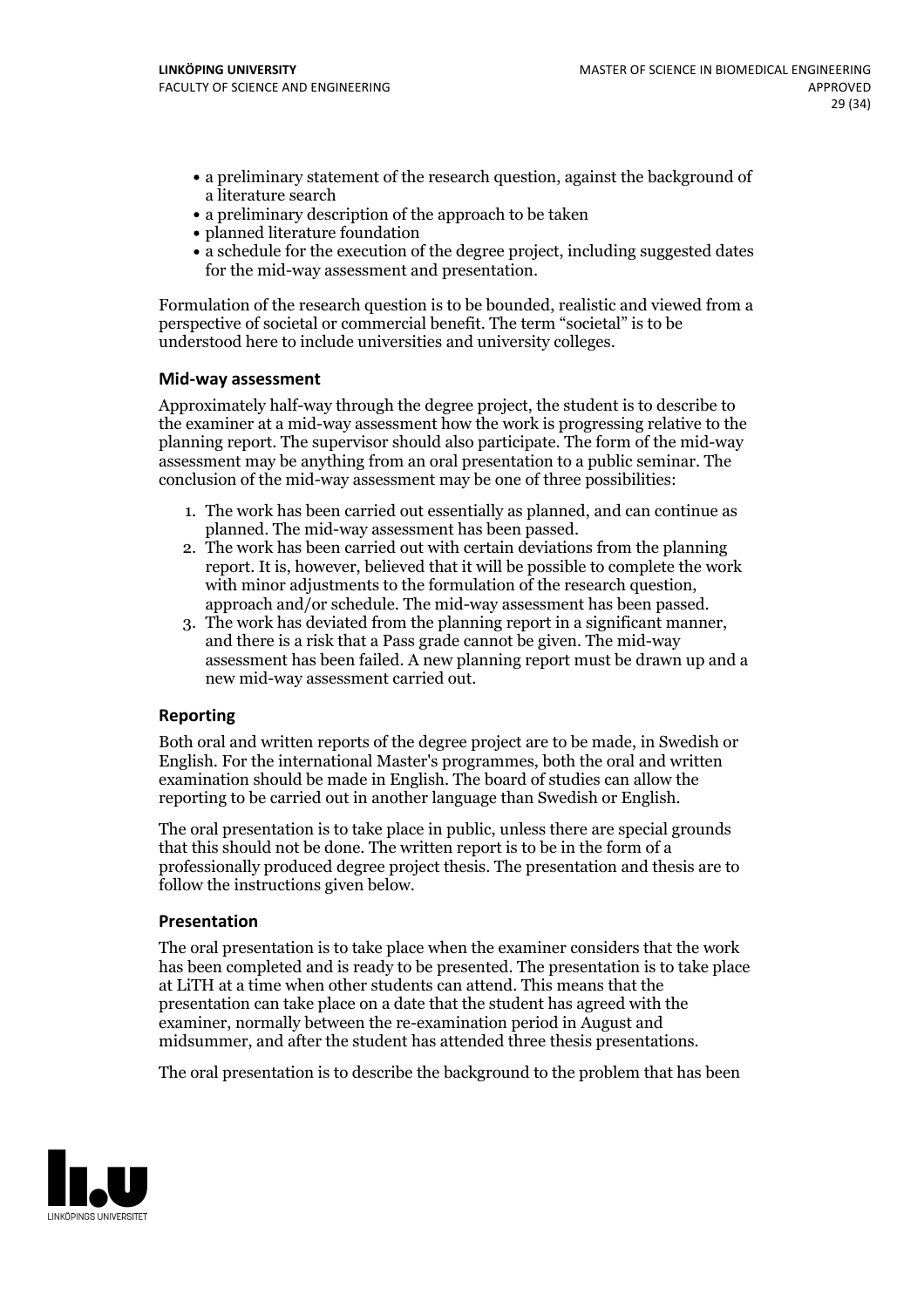studied, describe the methods used, and present the results and conclusions. The presentation is to be at a level suitable for everyone present, not just for specialists. After the oral presentation, the student is to counter any criticism that the opponent may raise, and allow other participants to pose questions. The presentation and the opposition are to be approved by the examiner. When any required adjustments of the thesis have been made, the reflection document has been approved, and the student has functioned as an opponent for another degree project, the degree project is reported as a passed course and the credits can be used to satisfy the requirements for a qualification.

#### **Degree project thesis**

The written degree project report is to be professionally written and comprehensive, and it is to demonstrate a scientific approach. The report must be prepared in accordance with principles for acceptable practice when referring to sources (references or quotations for which the source is specified) when the text, images, ideas, data, etc., of other people are used. It is also to be made clear whether the author has reused his or her own text, images, ideas, data, etc. from previous examinations, such asundergraduate work, project reports, etc. (This is sometimes known as"self-plagiarism".) A failure to specify such sources may be regarded as attempted deception during examination.

The contents are to be easy to understand, and the way in which material is presented is important. It must describe the background to the project and the formulation of the research question. The choice of approach is to be clearly explained, and the thesis should make clear the coupling between the results and the conclusions. Commonly accepted scientific methods are to be used for processing the results. The discussion is to be comprehensive, and demonstrate that the student masters analytical thought processes. The thesis is to demonstrate good mastery of the literature in the field, and include an abstract. Theses that are principally written in Swedish should contain a summary in English. A publication-ready manuscript and a reflection document covering the work undertaken are to be submitted to the examiner within 10 days after the oral presentation. The examiner may grant an exemption from this requirement. If final versions of the required documents are not submitted as stipulated, the examiner may determine that the presentation is to be rescheduled.

The Faculty of Science and Engineering (Institute of Technology) at Linköping University recommends that degree project theses be published.

#### **Opposition**

An oral opposition is to be carried out either before or after the student presents his or her thesis. The opponent must satisfy the same requirements for the number and level of credits gained as those of the student's degree project. The opponent must also have attended three thesis presentations as a member of the audience. Acting as an opponent during the thesis presentation of another student is subject to points-based assessment as described in the course syllabus.

The opponent is to:

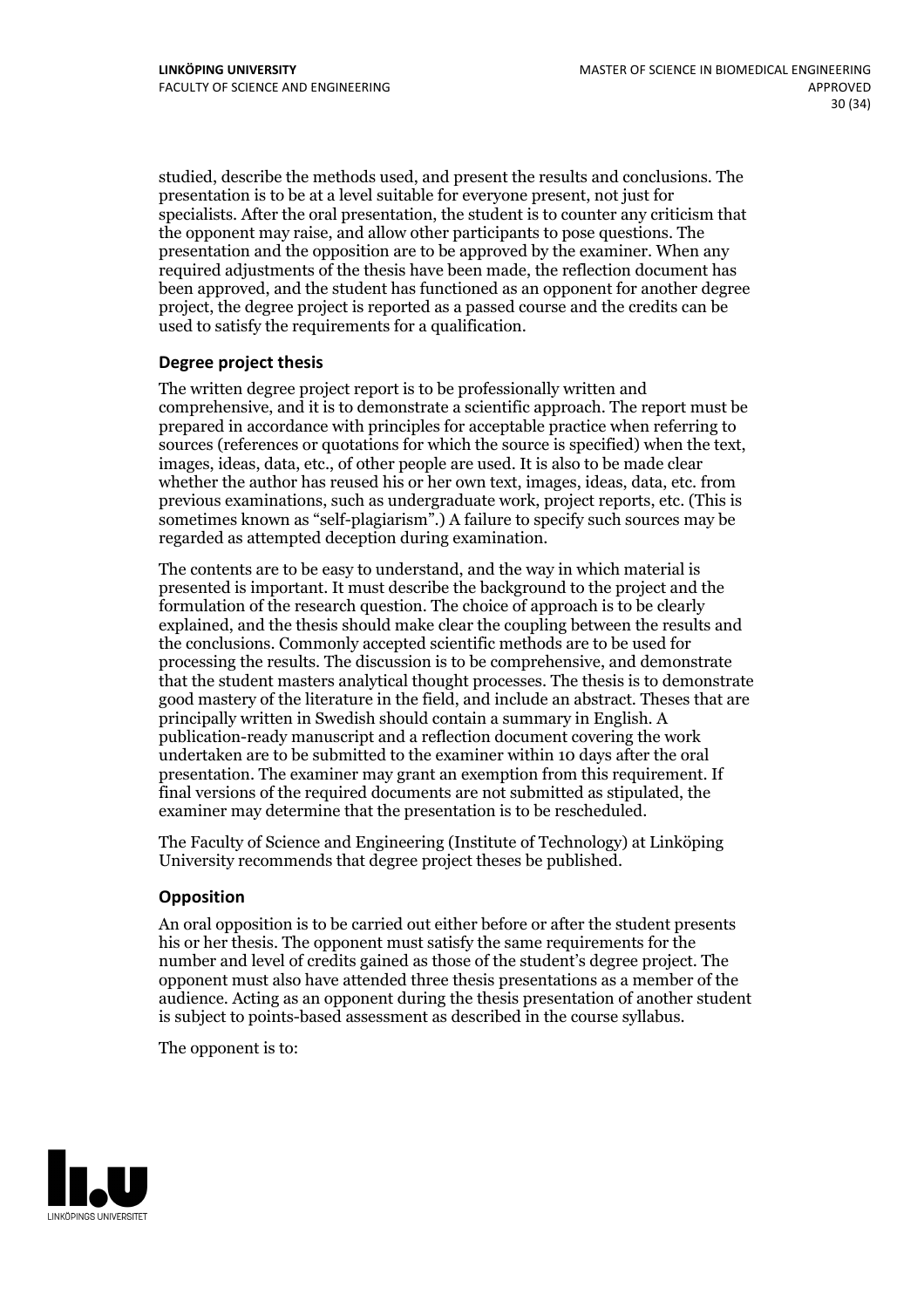- discuss and comment on the selection of methods, results and (where relevant) data processing, conclusions, possible alternative solutions and conclusions, and the management of literature
- comment on the general arrangement of the degree project thesis and related, formal aspects of style, and comment on the oral presentation technique
- illuminate the strengths and weaknesses of the thesis.

The duration of the opposition should be approximately the same as that of the presentation, and it is to include a discussion in which the student presenting the thesis replies to and comments on the criticism raised by the opponent.

Unless otherwise agreed, at least one week before the presentation the opponent is to present in writing to the examiner the important issues that will be discussed, and the structure ofthe opposition that will be taken. The opponent and the examiner discuss the structure that the opponent has drawn up.

In a normal case, the number of opponents will be the same as the number of respondents. In exceptional cases, the examiner may decide that this is not to be the case.

#### **Attendance at presentations**

A student is to attend presentations of degree project theses as described in the course syllabus. The presentations attended must be at the same level or a higher level than the degree project of the student.

It is advantageous that one of the presentations attended is a licenciate degree seminar or a doctoral disputation. The student is responsible for ensuring that a certification of attendance at the presentation is obtained and passed to the departmental administrator for registration in Ladok. Attendance at such presentations is a component of the degree work that is subject to points-based assessment.

The occasions on which a student attends presentations are to be completed before the student presents the degree project thesis. The course syllabus for the degree project describes the scheduling of the attendance at presentations.

#### **Reflection document**

A document reflecting on the work that has been carried outis to be submitted to the examiner within 10 working days of the oral presentation. Instructions for preparing a reflection document can be reached through www.lith.liu.se/examensarbete/examensarbete?l=sv.

#### **Grades**

The degree project is graded as either Pass or Fail. In order for a student to obtain a pass grade for the degree project, all components must be completed and be awarded a pass grade.

#### **Right to obtain supervision**

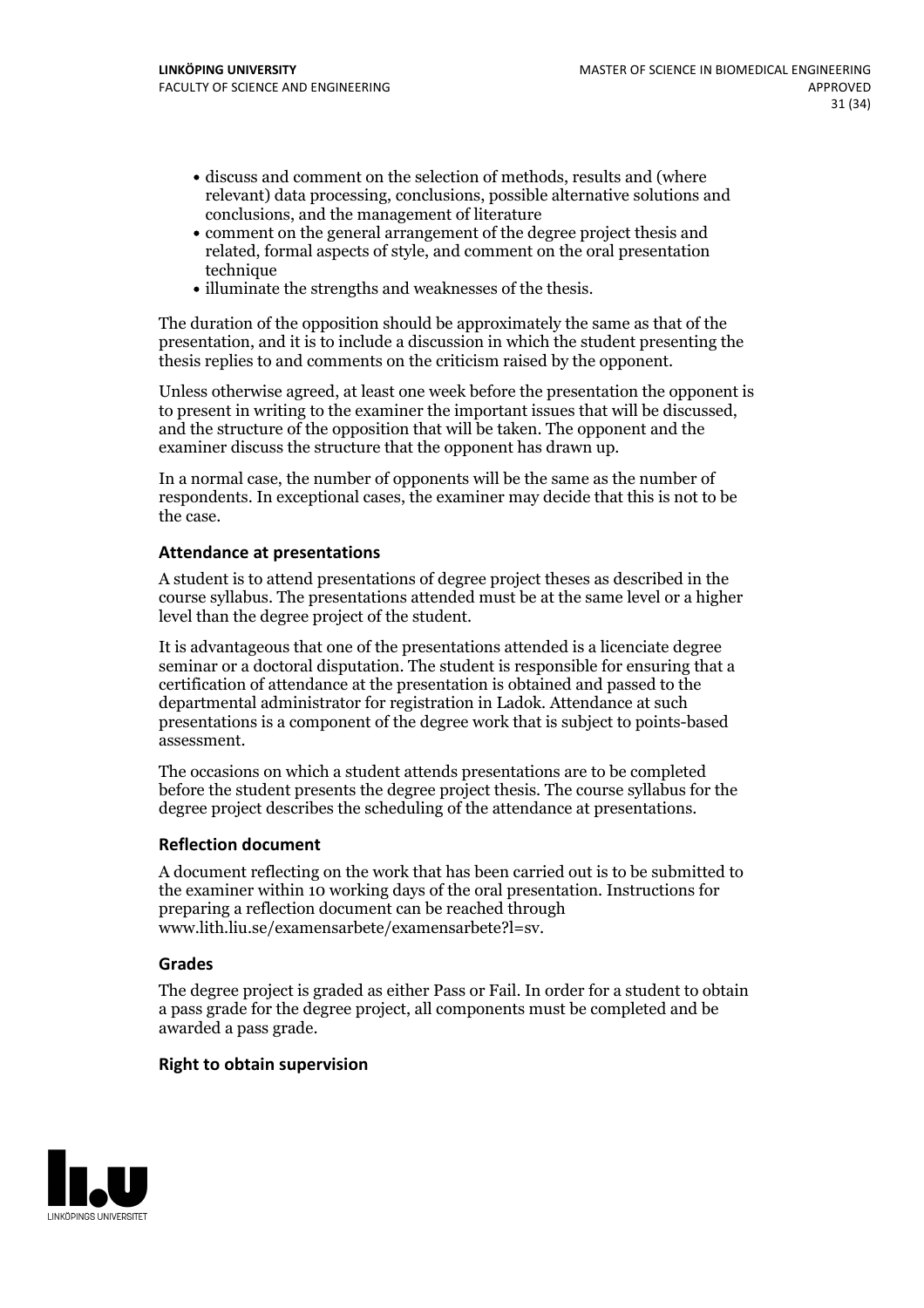It is expected that the student complete and pass a degree project within specified time limits. The department is required to provide supervision for a maximum of 18 months after the student has registered the degree project in Ladok. The examiner may grant additional supervision after this period in special cases. If the examiner determines that supervision is to be ended, the degree project is to be awarded a Fail grade.

If the degree project is awarded a Fail grade for the reason described above or for any other reason, the student is to be directed towards carrying out a further degree project.

#### **Quality assurance**

The relevant board of studies has overall responsibility for the quality of study programmes. This responsibility covers also degree projects. Quality assurance is to be carried out as determined by the faculty board.

#### **Exemptions**

If special circumstances apply, a board of studies may grant exemptions from the regulations specified above. The oral opposition, for example, may be replaced by an extensive written opposition, if the board of studies approves this

- for international students for whom special circumstances apply
- for other students for whom all other components of the qualification have been satisfied, the degree project thesis has been submitted, and special circumstances apply.

Written opposition may be carried out in one of the following ways:

- The student presents a written opposition to a degree project thesis that has been written by another student, whose examiner subsequently examines the opposition.<br>• The student's examiner requests that the student prepare a written
- opposition to a degree project thesis that has previously been examined by an examiner.

If written opposition is used, it is not necessary that the student prepare an introductory statement describing the structure.

The board of studies must approve that opposition may take place in written form, before it is carried out.

## **Degree projects (included in Term 6 of study programmes in engineering)**

#### **General provisions**

All study programmes in engineering (with the exception of the programme in Industrial Engineering and Management – International and the programme in Applied Physics and Electrical Engineering – International) have since 2014 included an obligatory degree project. The project undertaken may also be

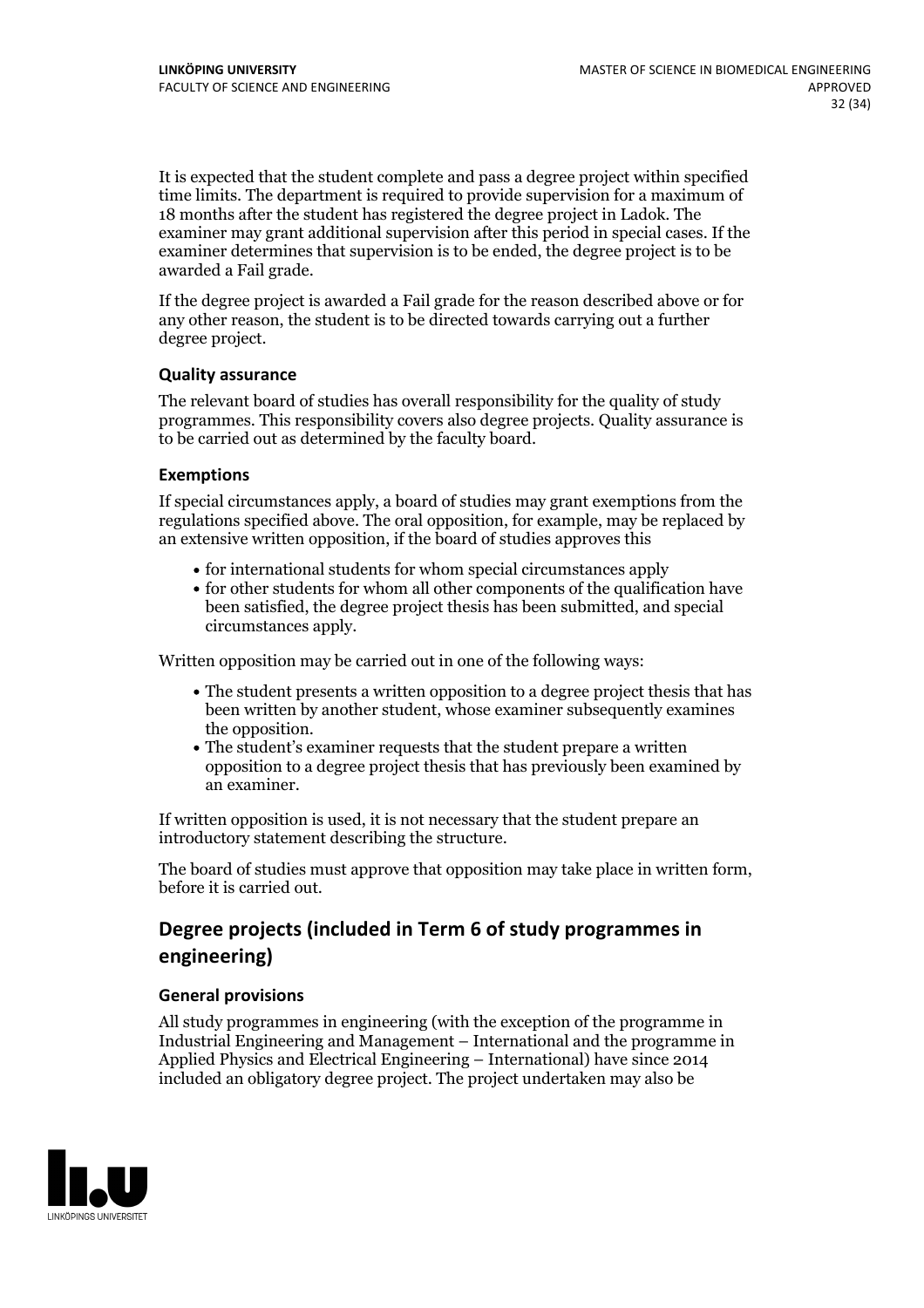included as part of the Bachelor of Science (Technology). During Term 6 of each programme, one or several special courses are given that constitute degree projects. The syllabuses of these courses contain course-specific provisions, which are supplemented with the general provisions given below.

#### **Aim**

The degree project is to contribute to general and programme-specific objectives of the study programmes in engineering being achieved. Specific learning outcomes are given in the relevant course syllabus. In addition, the degree project has also the following learning outcomes, which are common to all degree project- based courses at LiTH:

• Knowledge of the subject

After carrying out the degree project, the student is expected to master the following:

- $\circ$  integrating in a systematic manner the knowledge gained during the period of study
- applying methodological knowledge and subject-specific knowledge within the main subject area
- $\circ$  assimilating the contents of relevant technical publications and relating the study to such contents.<br>• Personal and professional skills
- 

After carrying out the degree project, the student is expected to possess the following skills:

- $\circ$  formulating research questions and limiting the same, within a specified time schedule
- $\circ$  seeking and evaluating scientific literature.<br>• Working and communicating in a group
- 

After carrying out the degree project, the student is expected to possess the following skills:

- $\circ$  planning, executing and presenting independent work in the form of a project carried out in a group
- $\circ$  expressing oneself professionally, in writing and orally
- $\circ$  critically examining and discussing independent work presented in speech and in writing.
- $\bullet$  CDIO engineering fundamentals

After carrying out the degree project, the student is expected to master the following:

- $\circ$  creating, analysing and/or evaluating technical solutions
- making assessments that consider relevant scientific, societal and ethical aspects.

#### **Degree projects undertaken while studying abroad**

During study abroad, an individual plan is to be drawn up together with the faculty programme director to determine how the requirements for a degree project in engineering can be satisfied.